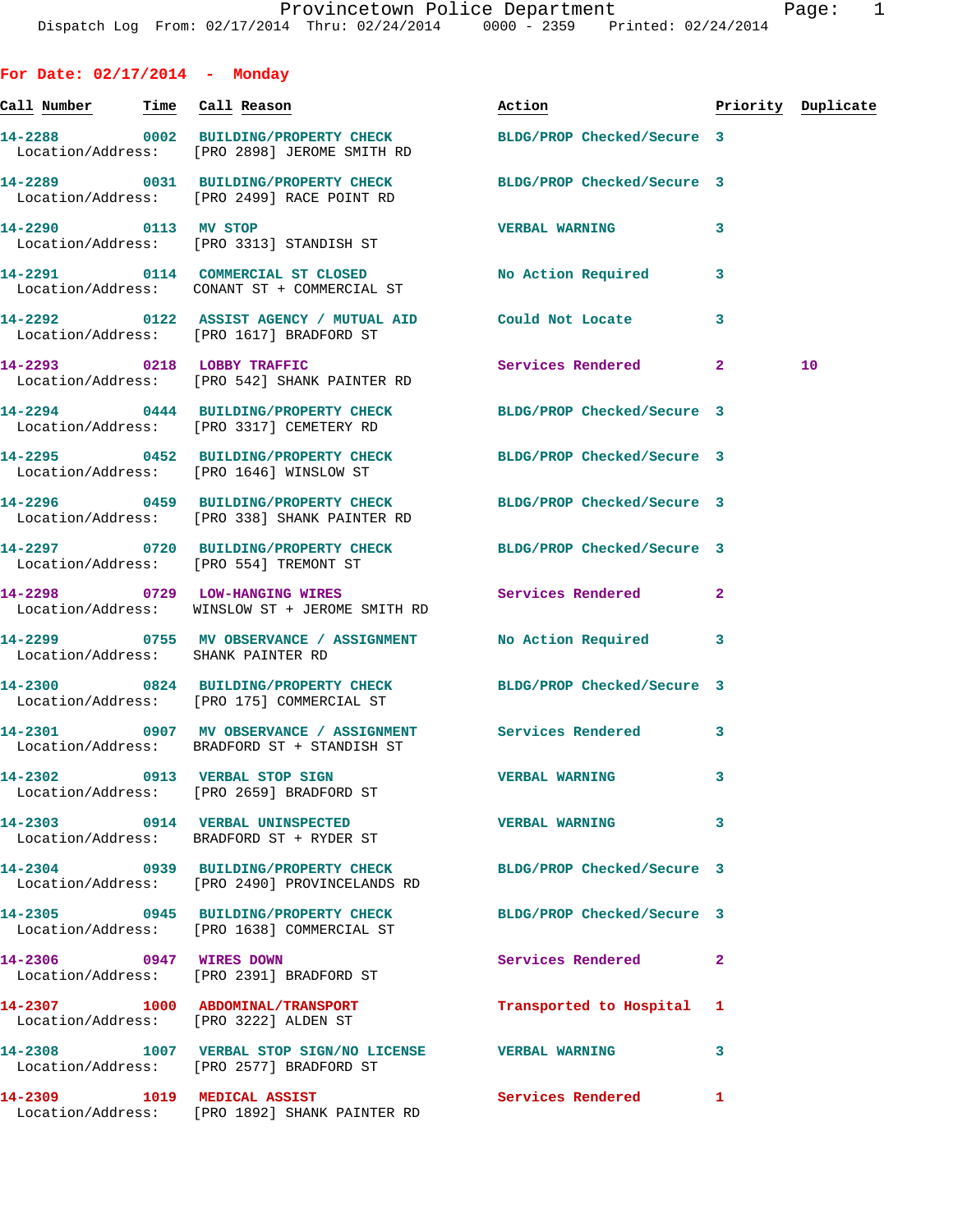|                                 | Provincetown Police Department<br>Dispatch Log From: 02/17/2014 Thru: 02/24/2014 0000 - 2359 Printed: 02/24/2014 |                            |              |
|---------------------------------|------------------------------------------------------------------------------------------------------------------|----------------------------|--------------|
|                                 | 14-2311 1038 HOSPITAL TRANSPORT <b>Transported to Hospital</b> 1<br>Location/Address: [PRO 440] HARRY KEMP WAY   |                            |              |
|                                 | 14-2312 1050 BUILDING/PROPERTY CHECK BLDG/PROP Checked/Secure 3<br>Location/Address: [PRO 16] BRADFORD ST        |                            |              |
|                                 | 14-2313 1053 BUILDING/PROPERTY CHECK BLDG/PROP Checked/Secure 3<br>Location/Address: [PRO 447] JEROME SMITH RD   |                            |              |
|                                 | 14-2314 1128 HEART CONDITION/TRANSPORT<br>Location/Address: [PRO 544] SHANK PAINTER RD                           | Transported to Hospital 1  |              |
| 14-2315 1149 ALARM - FIRE       | Location/Address: [PRO 408] CONWELL ST                                                                           | False Alarm                | 1            |
|                                 | 14-2316 1157 NSTAR ASSIST<br>Location/Address: [PRO 1016] NELSON AVE                                             | Services Rendered          | 3            |
|                                 | 14-2317 1200 BUILDING/PROPERTY CHECK BLDG/PROP Checked/Secure 3<br>Location/Address: [PRO 3712] RYDER ST EXT     |                            |              |
|                                 | 14-2320 1223 BUILDING/PROPERTY CHECK BLDG/PROP Checked/Secure 3<br>Location/Address: [PRO 530] SHANK PAINTER RD  |                            |              |
|                                 | 14-2321 1224 MV OBSERVANCE / ASSIGNMENT Services Rendered<br>Location/Address: [PRO 530] SHANK PAINTER RD        |                            | 3            |
|                                 | 14-2322 1227 MV OBSERVANCE / ASSIGNMENT<br>Location/Address: [PRO 530] SHANK PAINTER RD                          | <b>No Action Required</b>  | 3            |
|                                 | 14-2323 1230 MV OBSERVANCE / ASSIGNMENT Citation/Warning Issued<br>Location/Address: COMMERCIAL ST + SNAIL RD    |                            | 3            |
|                                 | 14-2324 1233 CITATION/UNINSPECTED<br>Location/Address: [PRO 58] BRADFORD ST                                      | Citation/Warning Issued    | 3            |
|                                 | 14-2326 1309 WOUNDED FOX<br>Location/Address: [PRO 2416] COMMERCIAL ST                                           | Services Rendered          | $\mathbf{2}$ |
| 14-2327 1332 AT SCHOOL          | Location/Address: [PRO 569] WINSLOW ST                                                                           | No Action Required         | 3            |
|                                 | 14-2328 1402 BUILDING/PROPERTY CHECK<br>Location/Address: [PRO 105] COMMERCIAL ST                                | BLDG/PROP Checked/Secure 3 |              |
|                                 | 14-2329 1405 VERBAL UNINSPECTED<br>Location/Address: CENTER ST + BRADFORD ST                                     | <b>VERBAL WARNING</b>      | 3            |
| Location/Address: COMMERCIAL ST | 14-2330 1516 PARK, WALK & TALK                                                                                   | BLDG/PROP Checked/Secure 2 |              |
| 14-2331 1538 SEAL ON BEACH      | Location/Address: [PRO 1704] MAYFLOWER AVE                                                                       | Services Rendered          | 1            |
|                                 | 14-2332 1600 BUILDING/PROPERTY CHECK<br>Location/Address: [PRO 2500] COMMERCIAL ST                               | BLDG/PROP Checked/Secure 3 |              |
|                                 | 14-2340 1608 LOST POCKETBOOK/FOUND<br>Location/Address: [PRO 2737] COMMERCIAL ST                                 | Services Rendered          | 3            |
|                                 | 14-2333 1622 MV OBSERVANCE / ASSIGNMENT Services Rendered<br>Location/Address: [PRO 2577] BRADFORD ST            |                            | 3            |
|                                 | 14-2334 1639 BUILDING/PROPERTY CHECK<br>Location/Address: [PRO 3259] MACMILLAN WHARF                             | BLDG/PROP Checked/Secure 3 |              |
| 14-2335 1641 MV STOP            | Location/Address: [PRO 2352] BRADFORD ST                                                                         | <b>VERBAL WARNING</b>      | 3            |

**14-2336 1652 MISSING PERSONS SPOKEN TO 1** Location/Address: [PRO 1192] COMMERCIAL ST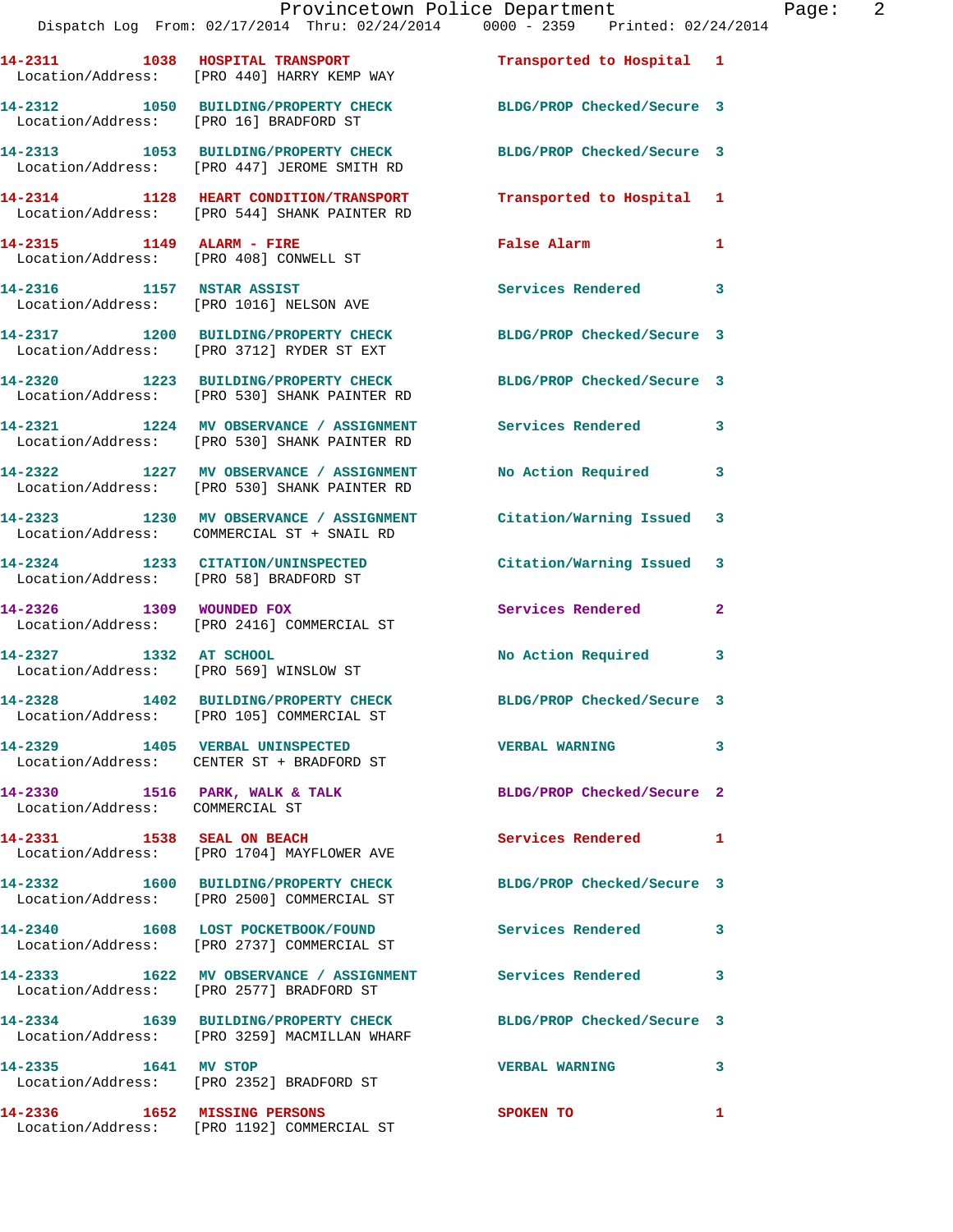| Location/Address: [PRO 2521] ROUTE 6                         | 14-2337 1719 MV OBSERVANCE / ASSIGNMENT No Action Required                           |                            | 3                       |
|--------------------------------------------------------------|--------------------------------------------------------------------------------------|----------------------------|-------------------------|
| 14-2338                                                      | 1726 MV STOP<br>Location/Address: [PRO 396] COMMERCIAL ST                            | <b>VERBAL WARNING</b>      | 3                       |
| 14-2339 1738 MV STOP<br>Location/Address: [PRO 2521] ROUTE 6 |                                                                                      | <b>VERBAL WARNING</b>      | 3                       |
| Location/Address: [PRO 571] ALDEN ST                         | 14-2341 1841 BUILDING/PROPERTY CHECK                                                 | BLDG/PROP Checked/Secure 3 |                         |
|                                                              | 14-2342 1844 BUILDING/PROPERTY CHECK<br>Location/Address: [PRO 16] MAYFLOWER AVE     | BLDG/PROP Checked/Secure 3 |                         |
|                                                              | 14-2343 1849 BUILDING/PROPERTY CHECK<br>Location/Address: [PRO 2206] COMMERCIAL ST   | BLDG/PROP Checked/Secure 3 |                         |
| 14-2344<br>Location/Address: DYER ST                         | 1900 HAZARDS                                                                         | <b>Services Rendered</b>   | $\overline{\mathbf{2}}$ |
|                                                              | Location/Address: [PRO 2577] BRADFORD ST                                             | <b>Services Rendered</b>   | 3                       |
| 14-2346 2021 MV STOP                                         | Location/Address: [PRO 43] BRADFORD ST                                               | <b>VERBAL WARNING</b>      | 3                       |
|                                                              | 14-2347 2045 SUSPICIOUS ACTIVITY<br>Location/Address: [PRO 1989] COMMERCIAL ST       | Services Rendered          | 2                       |
|                                                              | 14-2348 2059 BUILDING/PROPERTY CHECK<br>Location/Address: [PRO 2206] COMMERCIAL ST   | BLDG/PROP Checked/Secure 3 |                         |
|                                                              | 14-2349 2107 BUILDING/PROPERTY CHECK<br>Location/Address: [PRO 306] COMMERCIAL ST    | BLDG/PROP Checked/Secure 3 |                         |
| 14-2350                                                      | 2133 BUILDING/PROPERTY CHECK<br>Location/Address: [PRO 530] SHANK PAINTER RD         | BLDG/PROP Checked/Secure 3 |                         |
|                                                              | 14-2351 2146 BUILDING/PROPERTY CHECK<br>Location/Address: [PRO 519] RACE POINT RD    | BLDG/PROP Checked/Secure 3 |                         |
|                                                              | 14-2352 2155 BUILDING/PROPERTY CHECK<br>Location/Address: [PRO 530] SHANK PAINTER RD | BLDG/PROP Checked/Secure 3 |                         |
|                                                              | 14-2353 2158 BUILDING/PROPERTY CHECK<br>Location/Address: [PRO 175] COMMERCIAL ST    | BLDG/PROP Checked/Secure 3 |                         |
| 14-2354                                                      | 2207 BUILDING/PROPERTY CHECK<br>Location/Address: [PRO 3004] BRADFORD ST             | BLDG/PROP Checked/Secure 3 |                         |
|                                                              |                                                                                      |                            |                         |

## **For Date: 02/18/2014 - Tuesday**

| $14 - 2355$ | 0002 | LOBBY TRAFFIC<br>Location/Address: [PRO 542] SHANK PAINTER RD                  | Services Rendered          | $\overline{2}$ | 16 |
|-------------|------|--------------------------------------------------------------------------------|----------------------------|----------------|----|
| 14-2356     | 0003 | <b>BUILDING/PROPERTY CHECK</b><br>Location/Address: [PRO 3430] COMMERCIAL ST   | BLDG/PROP Checked/Secure 3 |                |    |
| 14-2358     | 0029 | <b>BUILDING/PROPERTY CHECK</b><br>Location/Address: [PRO 3259] MACMILLAN WHARF | BLDG/PROP Checked/Secure 3 |                |    |
| 14-2359     | 0119 | <b>BUILDING/PROPERTY CHECK</b><br>Location/Address: [PRO 521] ROUTE 6          | Services Rendered          | 3              |    |
| 14-2360     | 0128 | MV OBSERVANCE / ASSIGNMENT<br>Location/Address: [PRO 196] COMMERCIAL ST        | Services Rendered          | 3              |    |
| 14-2361     | 0131 | <b>MV OBSERVANCE</b><br><b>ASSIGNMENT</b>                                      | Services Rendered          | 3              |    |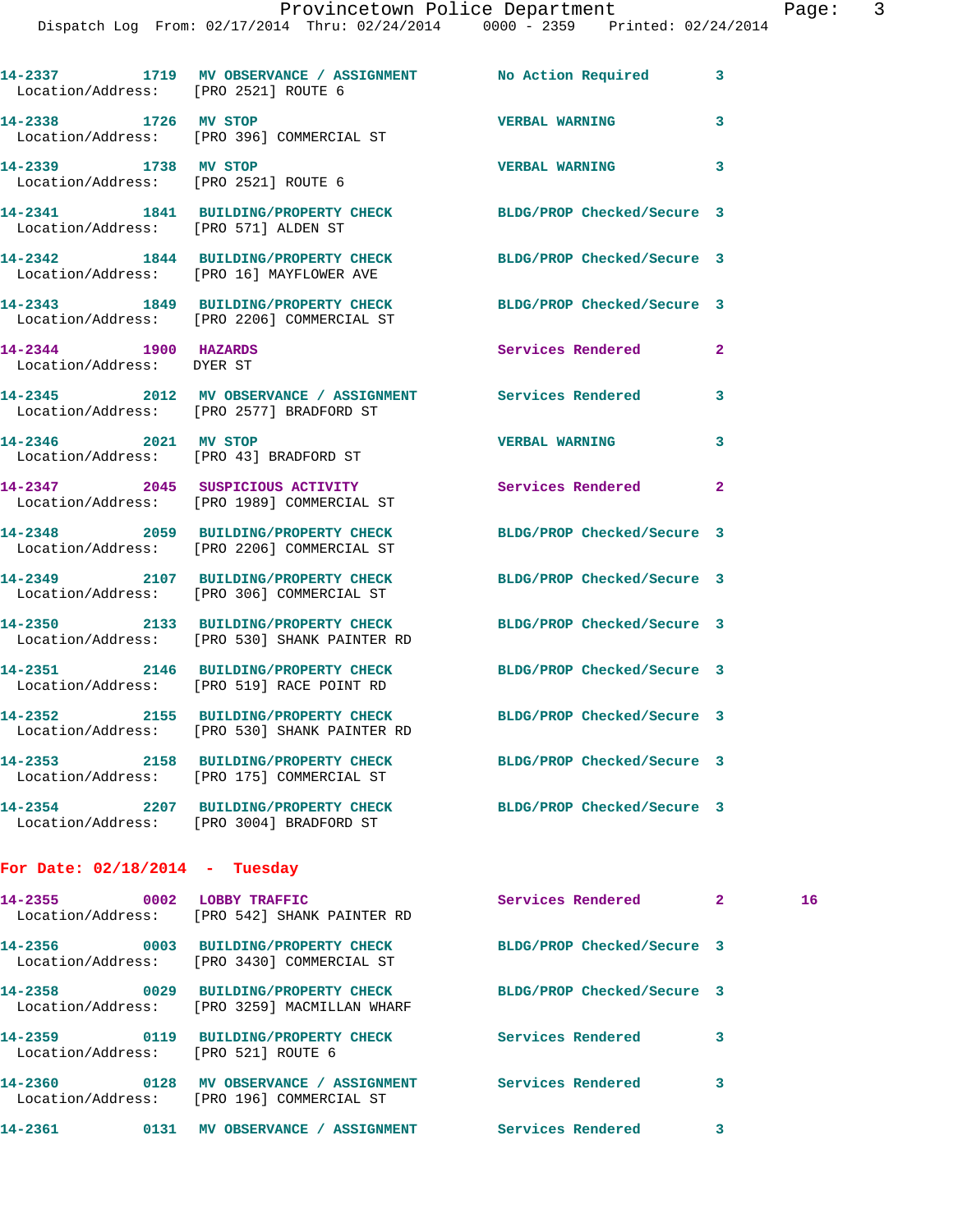|                                                                  | Provincetown Police Department<br>Dispatch Log From: 02/17/2014 Thru: 02/24/2014 0000 - 2359 Printed: 02/24/2014 |                            |                |
|------------------------------------------------------------------|------------------------------------------------------------------------------------------------------------------|----------------------------|----------------|
|                                                                  | Location/Address: [PRO 106] COMMERCIAL ST                                                                        |                            |                |
|                                                                  | 14-2362 0135 BUILDING/PROPERTY CHECK BLDG/PROP Checked/Secure 3<br>Location/Address: [PRO 440] HARRY KEMP WAY    |                            |                |
|                                                                  | 14-2363 0502 BUILDING/PROPERTY CHECK BLDG/PROP Checked/Secure 3<br>Location/Address: [PRO 2490] PROVINCELANDS RD |                            |                |
|                                                                  | 14-2364 0648 SUSPICIOUS ACTIVITY<br>Location/Address: [PRO 1265] COMMERCIAL ST                                   | Unfounded                  | $\mathbf{2}$   |
|                                                                  | 14-2365 0728 BUILDING/PROPERTY CHECK BLDG/PROP Checked/Secure 3<br>Location/Address: [PRO 3287] ROUTE 6          |                            |                |
|                                                                  | 14-2366 0812 BUILDING/PROPERTY CHECK BLDG/PROP Checked/Secure 3<br>Location/Address: [PRO 16] BRADFORD ST        |                            |                |
| 14-2367 0819 COMPLAINT                                           | Location/Address: [PRO 3015] BRADFORD ST                                                                         | SPOKEN TO                  | 3              |
|                                                                  | 14-2368 6827 MV OBSERVANCE / ASSIGNMENT No Action Required<br>Location/Address: [PRO 530] SHANK PAINTER RD       |                            | 3              |
| Location/Address: [PRO 2521] ROUTE 6                             | 14-2369 6852 MV OBSERVANCE / ASSIGNMENT Services Rendered                                                        |                            | 3              |
|                                                                  | 14-2370 0936 BUILDING/PROPERTY CHECK BLDG/PROP Checked/Secure 3<br>Location/Address: [PRO 2490] PROVINCELANDS RD |                            |                |
|                                                                  | 14-2371 0941 BUILDING/PROPERTY CHECK BLDG/PROP Checked/Secure 3<br>Location/Address: [PRO 3318] CEMETERY RD      |                            |                |
|                                                                  | 14-2372 0943 PARK, WALK & TALK<br>Location/Address: [PRO 516] RACE POINT RD                                      | Services Rendered          | $\overline{a}$ |
| 14-2373 0959 MV DISABLED<br>Location/Address: [PRO 2479] ROUTE 6 |                                                                                                                  | <b>GONE ON ARRIVAL</b>     | $\mathbf{2}$   |
|                                                                  | 14-2374 1023 LOW OXYGEN/TRANSPORT<br>Location/Address: [PRO 760] BRADFORD ST                                     | Transported to Hospital    | 1              |
| 14-2375 1029 WELL-BEING CHECK                                    | Location/Address: [PRO 3632] COMMERCIAL ST                                                                       | SPOKEN TO                  | 3              |
|                                                                  | 14-2377 1037 HAZARDS<br>Location/Address: [PRO 3433] COMMERCIAL ST                                               | Taken/Referred to Other    | $\mathbf{2}$   |
|                                                                  | 14-2378 1050 BUILDING/PROPERTY CHECK BLDG/PROP Checked/Secure 3<br>Location/Address: [PRO 447] JEROME SMITH RD   |                            |                |
|                                                                  | 14-2379 1129 BUILDING/PROPERTY CHECK<br>Location/Address: [PRO 3712] RYDER ST EXT                                | BLDG/PROP Checked/Secure 3 |                |
|                                                                  | 14-2380 1155 MV OBSERVANCE / ASSIGNMENT Services Rendered<br>Location/Address: BRADFORD ST + STANDISH ST         |                            | 3              |
| 14-2381 1210 WOUNDED FOX                                         | Location/Address: [PRO 1439] UPPER MILLER HILL RD                                                                | Could Not Locate           | $\mathbf{2}$   |
|                                                                  | 14-2382 1238 VERBAL UNINSPECTED<br>Location/Address: [PRO 2577] BRADFORD ST                                      | <b>VERBAL WARNING</b>      | 3              |
| Location/Address: COMMERCIAL ST                                  | 14-2383 1253 WRITTEN WARNING/UNINSPECTED Citation/Warning Issued                                                 |                            | 3              |
|                                                                  | 14-2384 1429 DISORDERLY COMPLAINT<br>Location/Address: [PRO 1536] COMMERCIAL ST                                  | Peace Restored             | 2              |
|                                                                  | 14-2385 1435 BUILDING/PROPERTY CHECK BLDG/PROP Checked/Secure 3<br>Location/Address: [PRO 3317] CEMETERY RD      |                            |                |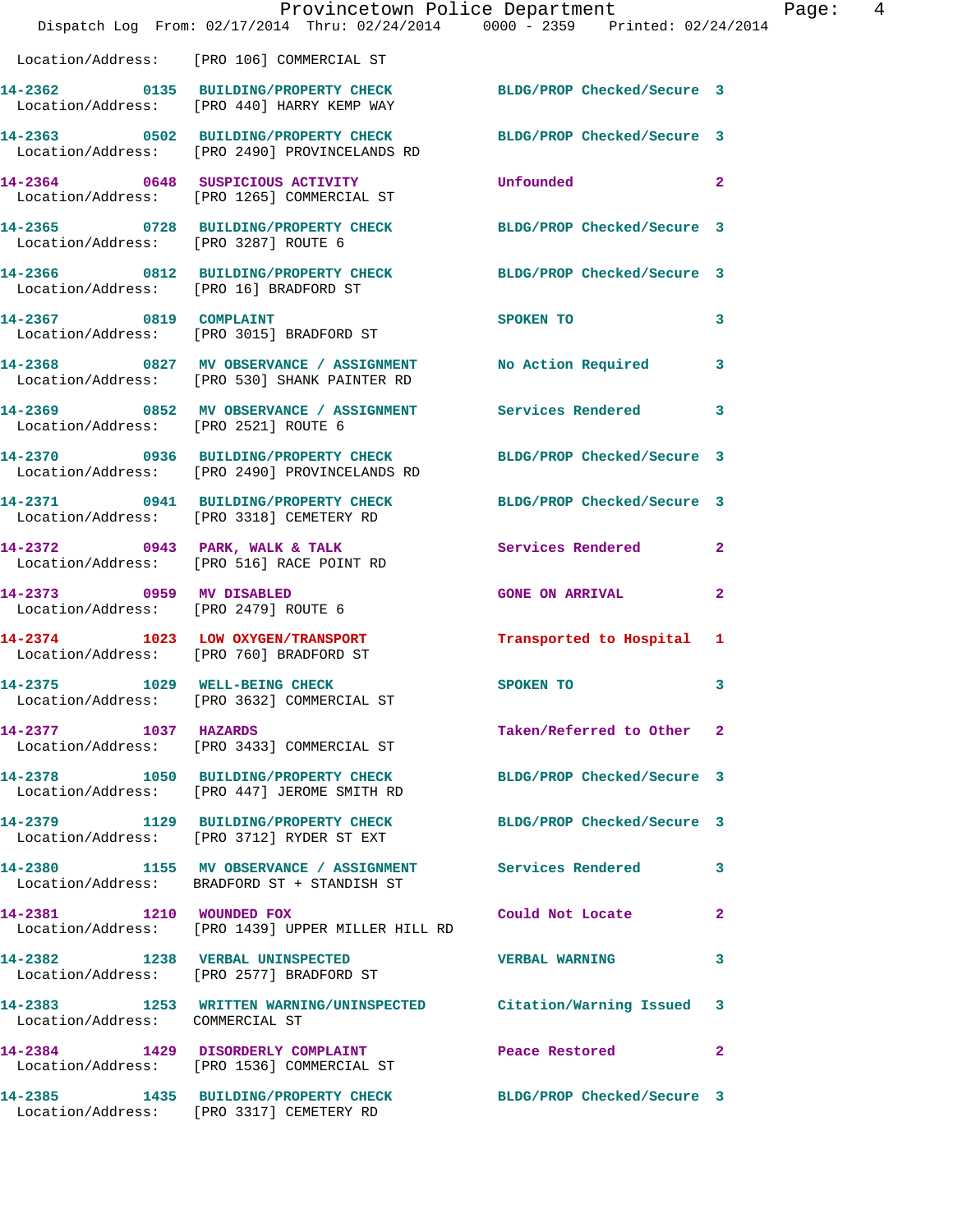|                                       |                                                                                    | Provincetown Police Department                                                                            |   | Page            |
|---------------------------------------|------------------------------------------------------------------------------------|-----------------------------------------------------------------------------------------------------------|---|-----------------|
|                                       |                                                                                    | Dispatch Log From: 02/17/2014 Thru: 02/24/2014 0000 - 2359 Printed: 02/24/2014                            |   |                 |
|                                       | Location/Address: [PRO 3259] MACMILLAN WHARF                                       | 14-2386 1520 BUILDING/PROPERTY CHECK Services Rendered 3                                                  |   |                 |
| Location/Address: [PRO 2539] RYDER ST |                                                                                    | 14-2387 1524 BUILDING/PROPERTY CHECK BLDG/PROP Checked/Secure 3                                           |   |                 |
|                                       |                                                                                    | 14-2388 1532 MV OBSERVANCE / ASSIGNMENT Services Rendered<br>Location/Address: [PRO 106] COMMERCIAL ST    | 3 |                 |
|                                       | Location/Address: [PRO 2490] PROVINCELANDS RD                                      | 14-2389 1605 BUILDING/PROPERTY CHECK Services Rendered 3                                                  |   |                 |
|                                       |                                                                                    | 14-2390 1626 MV OBSERVANCE / ASSIGNMENT Services Rendered<br>Location/Address: HIGH POLE HL + BRADFORD ST | 3 |                 |
|                                       | Location/Address: [PRO 1638] COMMERCIAL ST                                         | 14-2391 1702 BUILDING/PROPERTY CHECK BLDG/PROP Checked/Secure 3                                           |   |                 |
|                                       | 14-2392 1733 PARK, WALK & TALK<br>Location/Address: [PRO 106] COMMERCIAL ST        | Services Rendered 2                                                                                       |   |                 |
|                                       | Location/Address: [PRO 2206] COMMERCIAL ST                                         | 14-2393 1809 BUILDING/PROPERTY CHECK BLDG/PROP Checked/Secure 3                                           |   |                 |
|                                       | Location/Address: [PRO 3430] COMMERCIAL ST                                         | 14-2396 1935 BUILDING/PROPERTY CHECK BLDG/PROP Checked/Secure 3                                           |   |                 |
|                                       | Location/Address: [PRO 736] BRADFORD ST                                            | 14-2397 1940 ASSIST AGENCY / MUTUAL AID Services Rendered                                                 | 3 |                 |
|                                       | Location/Address: [PRO 2577] BRADFORD ST                                           | 14-2398 2002 MV OBSERVANCE / ASSIGNMENT Services Rendered 3                                               |   |                 |
|                                       | Location/Address: [PRO 2499] RACE POINT RD                                         | 14-2399 2107 BUILDING/PROPERTY CHECK BLDG/PROP Checked/Secure 3                                           |   |                 |
| 14-2400 2125 ASSIST CITIZEN           | Location/Address: [PRO 516] RACE POINT RD                                          | Services Rendered 3                                                                                       |   |                 |
|                                       | 14-2401 2128 BUILDING/PROPERTY CHECK<br>Location/Address: [PRO 433] RYDER ST EXT   | BLDG/PROP Checked/Secure 3                                                                                |   |                 |
| 14-2402 2140 HAZARDS                  | Location/Address: [PRO 542] SHANK PAINTER RD                                       | Services Rendered 2                                                                                       |   |                 |
|                                       | Location/Address: [PRO 2206] COMMERCIAL ST                                         | 14-2403 2152 BUILDING/PROPERTY CHECK BLDG/PROP Checked/Secure 3                                           |   |                 |
| For Date: $02/19/2014$ - Wednesday    |                                                                                    |                                                                                                           |   |                 |
|                                       | Location/Address: [PRO 2483] COMMERCIAL ST                                         | 14-2409 0000 BUILDING/PROPERTY CHECK BLDG/PROP Checked/Secure 3                                           |   |                 |
|                                       | Location/Address: [PRO 3430] COMMERCIAL ST                                         | 14-2405 6007 MV OBSERVANCE / ASSIGNMENT Services Rendered                                                 | 3 |                 |
|                                       | 14-2406 0039 BUILDING/PROPERTY CHECK<br>Location/Address: [PRO 3430] COMMERCIAL ST | <b>Services Rendered</b>                                                                                  | 3 |                 |
|                                       | 14-2407 0145 BUILDING/PROPERTY CHECK<br>Location/Address: [PRO 2206] COMMERCIAL ST | Services Rendered                                                                                         | 3 |                 |
|                                       | Location/Address: [PRO 3296] SHANK PAINTER RD                                      | 14-2408 0210 BUILDING/PROPERTY CHECK BLDG/PROP Checked/Secure 3                                           |   |                 |
| <b>14-2410</b>                        | 0225 LOBBY TRAFFIC<br>Location/Address: [PRO 542] SHANK PAINTER RD                 | Services Rendered 2                                                                                       |   | 17 <sub>1</sub> |

Location/Address: [PRO 3259] MACMILLAN WHARF

**14-2411 0238 BUILDING/PROPERTY CHECK BLDG/PROP Checked/Secure 3**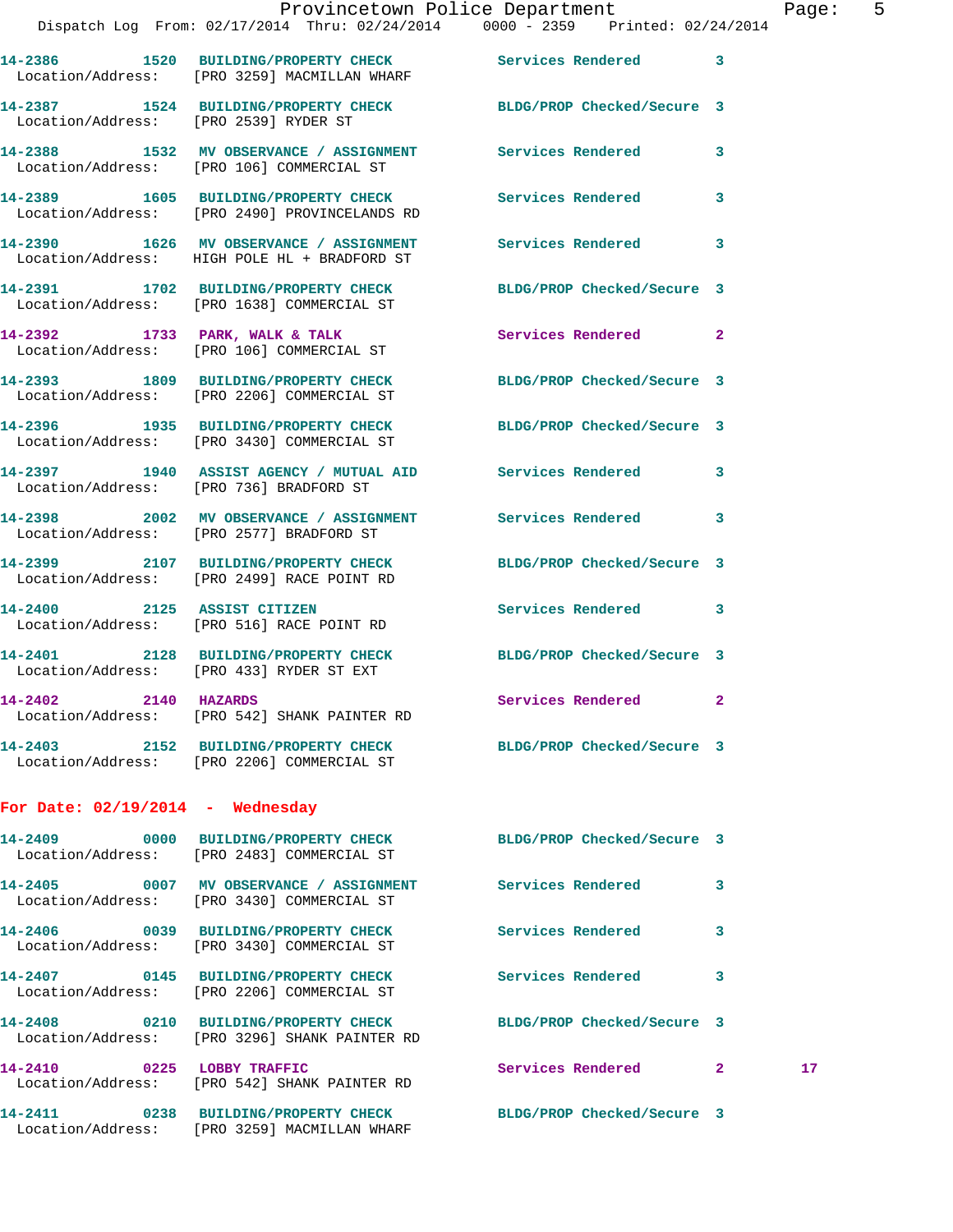|                                        | 14-2412 0418 BUILDING/PROPERTY CHECK<br>Location/Address: [PRO 105] COMMERCIAL ST                     | BLDG/PROP Checked/Secure 3 |                         |
|----------------------------------------|-------------------------------------------------------------------------------------------------------|----------------------------|-------------------------|
|                                        | 14-2413 0502 BUILDING/PROPERTY CHECK<br>Location/Address: [PRO 440] HARRY KEMP WAY                    | BLDG/PROP Checked/Secure 3 |                         |
|                                        | 14-2414 0514 BUILDING/PROPERTY CHECK<br>Location/Address: [PRO 2898] JEROME SMITH RD                  | BLDG/PROP Checked/Secure 3 |                         |
|                                        | 14-2415 0557 BUILDING/PROPERTY CHECK<br>Location/Address: [PRO 2499] RACE POINT RD                    | <b>Services Rendered</b>   | $\overline{\mathbf{3}}$ |
| Location/Address: [PRO 3287] ROUTE 6   | 14-2416 0743 BUILDING/PROPERTY CHECK                                                                  | BLDG/PROP Checked/Secure 3 |                         |
| 14-2417 0809 DUMPSTER PARKING          |                                                                                                       | Services Rendered          | 3                       |
| 14-2418                                | 0819 ASSIST CITIZEN<br>Location/Address: MILLER HILL RD + BRADFORD ST                                 | SPOKEN TO                  | 3                       |
| 14-2419 0821 ASSIST TPD                | Location: [PRO 3672] TOWN LINE                                                                        | Services Rendered          | 3                       |
|                                        | 14-2420 0822 BUILDING/PROPERTY CHECK<br>Location/Address: [PRO 447] JEROME SMITH RD                   | BLDG/PROP Checked/Secure 3 |                         |
| Location/Address: [PRO 512] PRINCE ST  | 14-2421 0837 BUILDING/PROPERTY CHECK                                                                  | BLDG/PROP Checked/Secure 3 |                         |
| 14-2422 0838 TRAFFIC CONTROL           | Location/Address: ALLERTON ST + COMMERCIAL ST                                                         | Services Rendered          | 3                       |
|                                        | 14-2423 0840 SERVE SUMMONS<br>Location/Address: [PRO 2144] CONWELL ST                                 | <b>Services Rendered</b>   | 3                       |
|                                        | 14-2424 0905 SURFIDE OWNER AWAY                                                                       | Services Rendered          | 3                       |
|                                        | 14-2425 0926 SEAL ON BEACH<br>Location/Address: [PRO 2744] COMMERCIAL ST                              | Could Not Locate           | $\mathbf{2}$            |
| Location/Address: [PRO 16] BRADFORD ST | 14-2426 0941 BUILDING/PROPERTY CHECK                                                                  | BLDG/PROP Checked/Secure 3 |                         |
|                                        | 14-2427 0959 ASSIST CITIZEN<br>Location/Address: [PRO 150] COMMERCIAL ST                              | Services Rendered          | 3                       |
|                                        | 14-2428 1000 MV OBSERVANCE / ASSIGNMENT VERBAL WARNING<br>Location/Address: BRADFORD ST + STANDISH ST |                            | 3                       |
|                                        | 14-2429 1015 BUILDING/PROPERTY CHECK<br>Location/Address: [PRO 3317] CEMETERY RD                      | BLDG/PROP Checked/Secure 3 |                         |
| 14-2430                                | 1017 MV STOP/VERBAL 90/20<br>Location: [PRO 3431] LOPES SQUARE                                        | <b>VERBAL WARNING</b>      | 3                       |
|                                        | 14-2431 1109 BUILDING/PROPERTY CHECK<br>Location/Address: [PRO 3256] COMMERCIAL ST                    | BLDG/PROP Checked/Secure 3 |                         |
|                                        | 14-2432 1109 BUILDING/PROPERTY CHECK<br>Location/Address: [PRO 2490] PROVINCELANDS RD                 | BLDG/PROP Checked/Secure 3 |                         |
| 14-2433 1117 INJURED FOX               | Location/Address: [PRO 1237] MILLER HILL RD                                                           | Services Rendered          | $\mathbf{2}$            |
| 14-2434 1136 MEDICAL EMERGENCY         | Location/Address: [PRO 1402] NELSON AVE                                                               | Transported to Hospital 1  |                         |
|                                        | 14-2437 1231 ASSIST AGENCY / MUTUAL AID Services Rendered 3                                           |                            |                         |

Location/Address: [EAS] HATCH WAY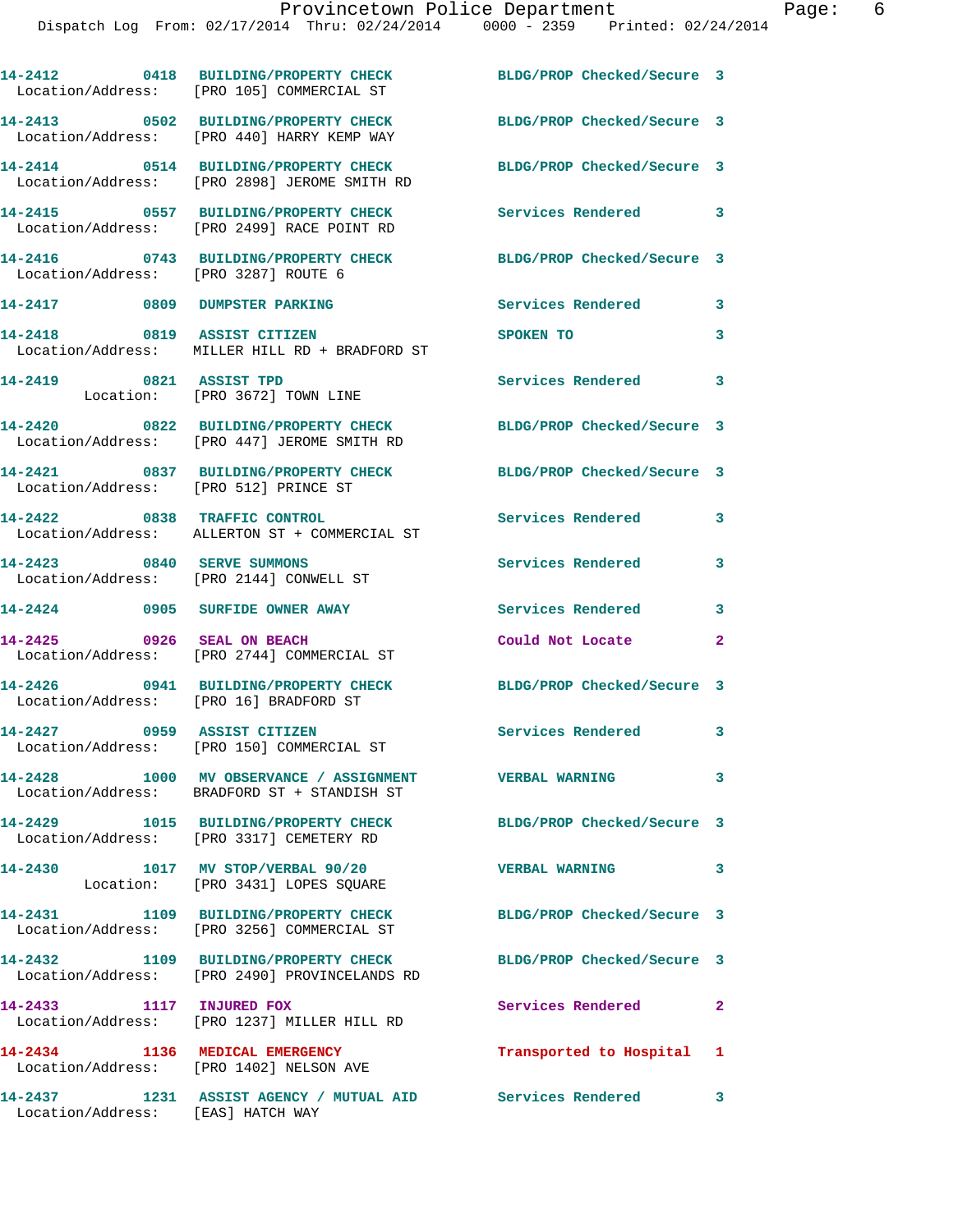|                                                              | Provincetown Police Department<br>Dispatch Log From: 02/17/2014 Thru: 02/24/2014 0000 - 2359 Printed: 02/24/2014  |                            |                |
|--------------------------------------------------------------|-------------------------------------------------------------------------------------------------------------------|----------------------------|----------------|
|                                                              |                                                                                                                   |                            |                |
| Location/Address: [PRO 2] ALDEN ST                           | 14-2438 1242 BUILDING/PROPERTY CHECK BLDG/PROP Checked/Secure 3                                                   |                            |                |
|                                                              | 14-2439 1317 MV OBSERVANCE / ASSIGNMENT Citation/Warning Issued 3<br>Location/Address: [PRO 530] SHANK PAINTER RD |                            |                |
|                                                              | 14-2440 1334 MV STOP/VERBAL 90/20<br>Location/Address: SHANK PAINTER RD + JEROME SMITH RD                         | <b>VERBAL WARNING</b>      | 3              |
|                                                              | 14-2441 1412 BUILDING/PROPERTY CHECK BLDG/PROP Checked/Secure 3<br>Location/Address: [PRO 1886] BRADFORD ST       |                            |                |
| Location/Address: COMMERCIAL ST                              | 14-2442 1421 PARK, WALK & TALK                                                                                    | <b>Services Rendered</b>   | $\mathbf{2}$   |
|                                                              | 14-2443 1424 MV STOP/VERBAL 90/20<br>Location/Address: [PRO 175] COMMERCIAL ST                                    | <b>VERBAL WARNING</b>      | 3              |
|                                                              | 14-2444 1502 DR ORDERED TRANSPORT<br>Location/Address: [PRO 440] HARRY KEMP WAY                                   | Transported to Hospital    | 1              |
|                                                              | $14-2446$ 1510 PARK, WALK & TALK<br>Location/Address: [PRO 182] COMMERCIAL ST                                     | <b>Services Rendered</b>   | $\mathbf{2}$   |
|                                                              | 14-2447 1533 MV OBSERVANCE / ASSIGNMENT Services Rendered<br>Location/Address: [PRO 3430] COMMERCIAL ST           |                            | 3              |
|                                                              | 14-2448 1600 BUILDING/PROPERTY CHECK<br>Location/Address: [PRO 2483] COMMERCIAL ST                                | BLDG/PROP Checked/Secure 3 |                |
| Location/Address: [PRO 2521] ROUTE 6                         | 14-2449 1614 MV OBSERVANCE / ASSIGNMENT Services Rendered                                                         |                            | 3              |
| 14-2450 1620 MV STOP<br>Location/Address: [PRO 2513] ROUTE 6 |                                                                                                                   | <b>VERBAL WARNING</b>      | 3              |
|                                                              | 14-2451 1628 LOST CASIO CELLPHONE<br>Location/Address: [PRO 1464] COMMERCIAL ST                                   | Services Rendered          | 3              |
|                                                              | 14-2452 1714 BUILDING/PROPERTY CHECK BLDG/PROP Checked/Secure 3<br>Location/Address: [PRO 2543] MACMILLAN WHARF   |                            |                |
|                                                              | 14-2453 1715 MV OBSERVANCE / ASSIGNMENT<br>Location/Address: [PRO 2206] COMMERCIAL ST                             | Services Rendered          |                |
|                                                              | 14-2454 1759 BUILDING/PROPERTY CHECK BLDG/PROP Checked/Secure 3<br>Location/Address: [PRO 519] RACE POINT RD      |                            |                |
| Location/Address: [PRO 606] CONWELL ST                       | 14-2455 1806 BUILDING/PROPERTY CHECK                                                                              | BLDG/PROP Checked/Secure 3 |                |
| 14-2456 1817 911 GENERAL                                     | Location/Address: [PRO 440] HARRY KEMP WAY                                                                        | <b>SPOKEN TO</b>           | 1              |
| 14-2457 1953 DOG BARKING                                     | Location/Address: BRADFORD ST EXT + PROVINCELANDS RD                                                              | Unfounded                  | $\overline{a}$ |
|                                                              | 14-2458 1956 MV HIT & RUN<br>Location/Address: [PRO 399] COMMERCIAL ST                                            | Services Rendered          | $\mathbf{2}$   |
| 14-2459 2040 SERVE WARRANT                                   | Location/Address: [PRO 1252] SHANK PAINTER RD<br>Refer To Arrest: 14-20-AR                                        | Arrest(s) Made             | 3              |
|                                                              | 14-2460 2207 BUILDING/PROPERTY CHECK<br>Location/Address: [PRO 545] SHANK PAINTER RD                              | BLDG/PROP Checked/Secure 3 |                |
|                                                              | 14-2461 2210 BUILDING/PROPERTY CHECK<br>Location/Address: [PRO 530] SHANK PAINTER RD                              | BLDG/PROP Checked/Secure 3 |                |
|                                                              | 14-2462 2320 BUILDING/PROPERTY CHECK BLDG/PROP Checked/Secure 3                                                   |                            |                |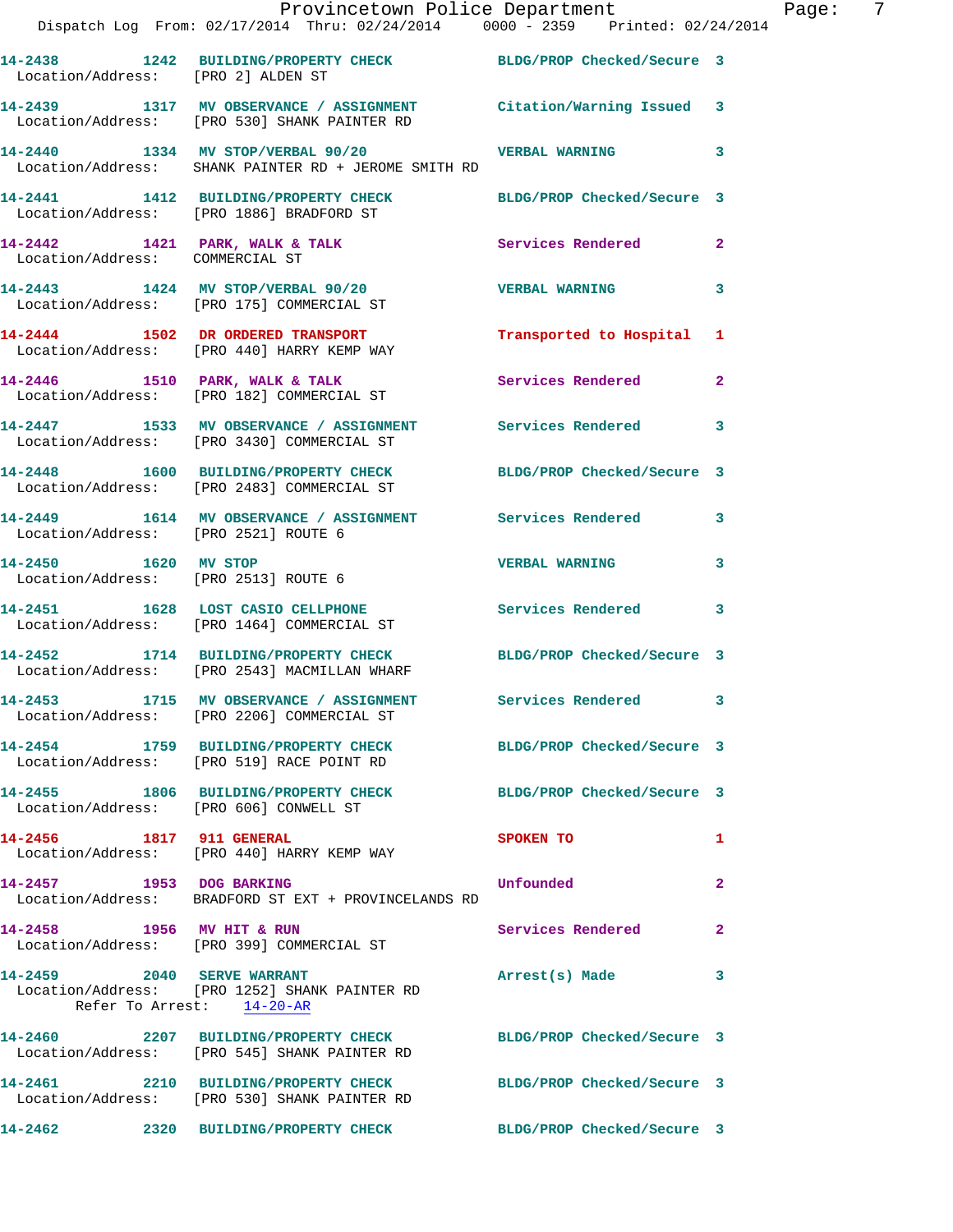|                                               | Dispatch Log From: 02/17/2014 Thru: 02/24/2014 0000 - 2359 Printed: 02/24/2014                                   | Provincetown Police Department | Page: 8 |
|-----------------------------------------------|------------------------------------------------------------------------------------------------------------------|--------------------------------|---------|
|                                               | Location/Address: [PRO 3259] MACMILLAN WHARF                                                                     |                                |         |
|                                               | 14-2463 2346 BUILDING/PROPERTY CHECK BLDG/PROP Checked/Secure 3<br>Location/Address: [PRO 530] SHANK PAINTER RD  |                                |         |
|                                               | 14-2464 2353 MV OBSERVANCE / ASSIGNMENT Services Rendered 3<br>Location/Address: COMMERCIAL ST + SNAIL RD        |                                |         |
| For Date: $02/20/2014$ - Thursday             |                                                                                                                  |                                |         |
|                                               | 14-2465 0021 BUILDING/PROPERTY CHECK BLDG/PROP Checked/Secure 3<br>Location/Address: [PRO 182] COMMERCIAL ST     |                                |         |
|                                               | 14-2466 0053 MV OBSERVANCE / ASSIGNMENT Services Rendered 3<br>Location/Address: [PRO 2577] BRADFORD ST          |                                |         |
|                                               | 14-2467   0112   BUILDING/PROPERTY CHECK   BLDG/PROP Checked/Secure 3<br>Location/Address: [PRO 595] BRADFORD ST |                                |         |
|                                               | 14-2468 0142 BUILDING/PROPERTY CHECK BLDG/PROP Checked/Secure 3<br>Location/Address: [PRO 16] BRADFORD ST        |                                |         |
|                                               | 14-2469 0222 LOBBY TRAFFIC<br>Location/Address: [PRO 542] SHANK PAINTER RD                                       | Services Rendered 2            | 24      |
|                                               | 14-2470 0223 MV OBSERVANCE / ASSIGNMENT Services Rendered 3<br>Location/Address: BRADFORD ST + HIGH POLE HILL    |                                |         |
| 14-2471 0442 HAZARDS                          | Location/Address: [PRO 3813] SHANK PAINTER RD                                                                    | Services Rendered 2            |         |
|                                               | 14-2472 0457 BUILDING/PROPERTY CHECK<br>Location/Address: [PRO 306] COMMERCIAL ST                                | BLDG/PROP Checked/Secure 3     |         |
|                                               | 14-2473 0457 BUILDING/PROPERTY CHECK BLDG/PROP Checked/Secure 3<br>Location/Address: [PRO 3292] COMMERCIAL ST    |                                |         |
|                                               | 14-2474 0511 BUILDING/PROPERTY CHECK Services Rendered 3<br>Location/Address: [PRO 338] SHANK PAINTER RD         |                                |         |
| 14-2475<br>Location/Address: SHANK PAINTER RD | 0541 MV OBSERVANCE / ASSIGNMENT Services Rendered 3                                                              |                                |         |
|                                               | 14-2476 0559 BUILDING/PROPERTY CHECK BLDG/PROP Checked/Secure 3<br>Location/Address: [PRO 447] JEROME SMITH RD   |                                |         |
| Location/Address: [PRO 16] BRADFORD ST        | 14-2477 0615 BUILDING/PROPERTY CHECK BLDG/PROP Checked/Secure 3                                                  |                                |         |
|                                               | 14-2478 0744 BUILDING/PROPERTY CHECK BLDG/PROP Checked/Secure 3<br>Location/Address: [PRO 526] RYDER ST EXT      |                                |         |
| Location/Address: [PRO 3287] ROUTE 6          | 14-2479 0825 BUILDING/PROPERTY CHECK BLDG/PROP Checked/Secure 3                                                  |                                |         |
| Location/Address: [PRO 3440] ROUTE 6          | 14-2480 0832 MV OBSERVANCE / ASSIGNMENT Services Rendered 3                                                      |                                |         |
| Location/Address: [PRO 571] ALDEN ST          | 14-2481 0840 BUILDING/PROPERTY CHECK BLDG/PROP Checked/Secure 3                                                  |                                |         |
|                                               | 14-2482 0846 MV OBSERVANCE / ASSIGNMENT Services Rendered 3<br>Location/Address: BRADFORD ST + STANDISH ST       |                                |         |
|                                               | 14-2483 0913 CONDITION 13<br>Location/Address: [PRO 3222] ALDEN ST                                               | Services Rendered 1            |         |
|                                               | 14-2484 0933 BUILDING/PROPERTY CHECK BLDG/PROP Checked/Secure 3<br>Location/Address: [PRO 3317] CEMETERY RD      |                                |         |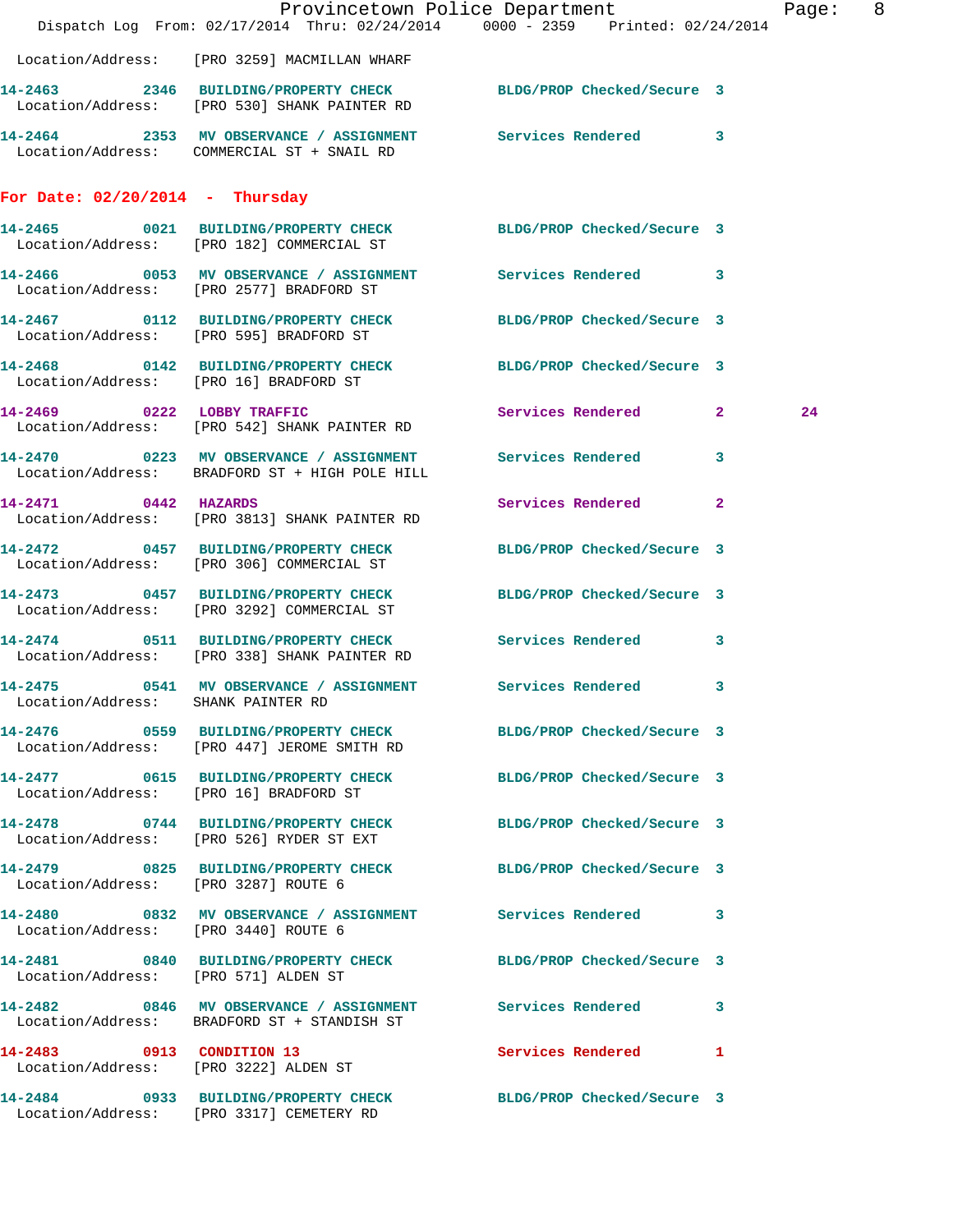|                                      | Dispatch Log From: 02/17/2014 Thru: 02/24/2014 0000 - 2359 Printed: 02/24/2014                                  | Provincetown Police Department | Page: 9        |
|--------------------------------------|-----------------------------------------------------------------------------------------------------------------|--------------------------------|----------------|
|                                      | 14-2485 0947 ALARM - GENERAL CONSERVICES Rendered 1<br>Location/Address: [PRO 1892] SHANK PAINTER RD            |                                |                |
|                                      | 14-2486 1002 PARK, WALK & TALK 1988 Services Rendered 2<br>Location/Address: [PRO 175] COMMERCIAL ST            |                                |                |
|                                      | 14-2487 1016 ASSIST CITIZEN<br>Location/Address: [PRO 3873] CONWELL ST                                          | Services Rendered 3            |                |
|                                      | 14-2488 1106 LOST SUNGLASSES<br>Location/Address: [PRO 542] SHANK PAINTER RD                                    | Services Rendered 3            |                |
|                                      | 14-2489 1140 BUILDING/PROPERTY CHECK BLDG/PROP Checked/Secure 3<br>Location/Address: [PRO 3318] CEMETERY RD     |                                |                |
|                                      | 14-2490 1152 CHECKED TRAP<br>Location/Address: [PRO 2089] MILLER HILL RD                                        | Services Rendered 2            |                |
|                                      | Location/Address: [PRO 246] COMMERCIAL ST                                                                       | Services Rendered 3            |                |
| Refer To Arrest: 14-21-AR            | 14-2492 1305 SERVE WARRANT<br>Location/Address: [PRO 861] COMMERCIAL ST                                         | Arrest(s) Made 3               |                |
|                                      | 14-2493 1326 LANDLORD/TENANT<br>Location/Address: [PRO 437] FREEMAN ST                                          | Services Rendered 2            |                |
|                                      | 14-2494 1331 911 GENERAL<br>Location/Address: [PRO 182] COMMERCIAL ST                                           | Services Rendered 1            |                |
|                                      | 14-2495 1333 DISTURBANCE<br>Location/Address: BRADFORD ST + RYDER ST                                            | Services Rendered 1            |                |
|                                      | 14-2496 1342 DUCK ON HOWLAND ST<br>Location/Address: [PRO 2548] HOWLAND ST                                      | Services Rendered              | $\overline{2}$ |
|                                      | 14-2497 1402 911 MISDIAL<br>Location/Address: [PRO 617] BRADFORD ST                                             | <b>Services Rendered</b>       | 1              |
| Location/Address: [PRO 521] ROUTE 6  | 14-2503 1416 REQUEST PROPERTY CHECKS Services Rendered 3                                                        |                                |                |
|                                      | 14-2498 1534 BUILDING/PROPERTY CHECK BLDG/PROP Checked/Secure 3<br>Location/Address: [PRO 2898] JEROME SMITH RD |                                |                |
|                                      | 14-2499 1536 CREDIT CARD FRAUD<br>Location/Address: [PRO 1735] FISHBURN CT                                      | SPOKEN TO                      | $\mathbf{2}$   |
|                                      | 14-2500 1555 MV OBSERVANCE / ASSIGNMENT No Action Required 3<br>Location/Address: [PRO 3430] COMMERCIAL ST      |                                |                |
|                                      | 14-2501 1639 BUILDING/PROPERTY CHECK<br>Location/Address: [PRO 2206] COMMERCIAL ST                              | BLDG/PROP Checked/Secure 3     |                |
| Location/Address: [PRO 571] ALDEN ST | 14-2502 1644 BUILDING/PROPERTY CHECK BLDG/PROP Checked/Secure 3                                                 |                                |                |
| Location/Address: [PRO 2521] ROUTE 6 | 14-2504 1740 MV OBSERVANCE / ASSIGNMENT Services Rendered 3                                                     |                                |                |
| 14-2505 1750 MV STOP                 | Location/Address: [PRO 2513] ROUTE 6                                                                            | <b>VERBAL WARNING</b>          | 3              |
|                                      | 14-2506 1818 FOUND VOLVO M/V REMOTE Services Rendered 3<br>Location/Address: [PRO 3275] COMMERCIAL ST           |                                |                |
|                                      | 14-2508 1853 BUILDING/PROPERTY CHECK BLDG/PROP Checked/Secure 3<br>Location/Address: [PRO 3259] MACMILLAN WHARF |                                |                |
|                                      | 14-2509 1946 BUILDING/PROPERTY CHECK BLDG/PROP Checked/Secure 3                                                 |                                |                |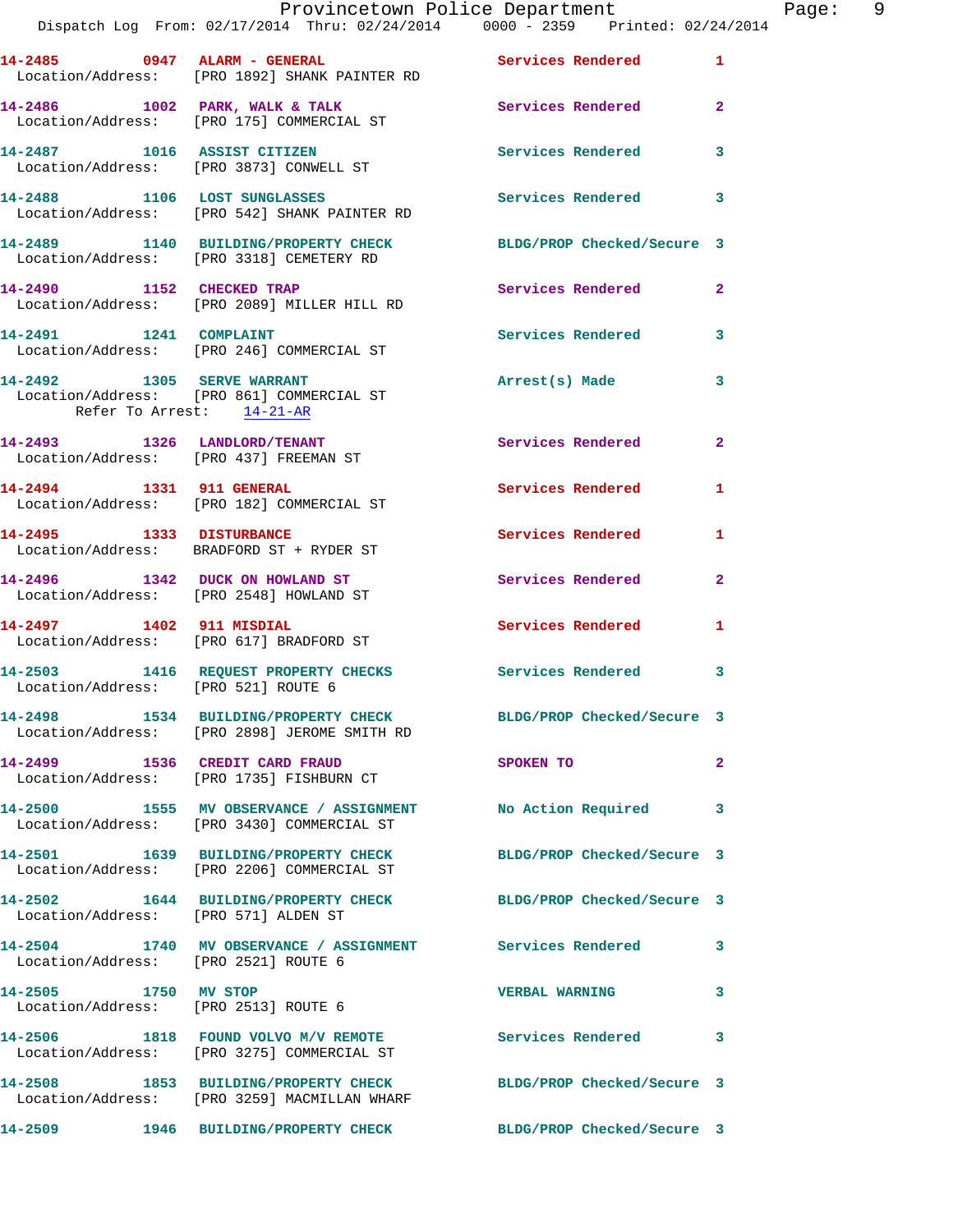|                                      | Provincetown Police Department Page: 10<br>Dispatch Log From: 02/17/2014 Thru: 02/24/2014 0000 - 2359 Printed: 02/24/2014 |                            |              |   |  |
|--------------------------------------|---------------------------------------------------------------------------------------------------------------------------|----------------------------|--------------|---|--|
| Location/Address: [PRO 571] ALDEN ST |                                                                                                                           |                            |              |   |  |
|                                      | 14-2510 2048 BUILDING/PROPERTY CHECK BLDG/PROP Checked/Secure 3<br>Location/Address: [PRO 16] MAYFLOWER AVE               |                            |              |   |  |
|                                      | 14-2511 2255 ASSIST CITIZEN SPOKEN TO<br>Location/Address: [PRO 542] SHANK PAINTER RD                                     |                            | $\mathbf{3}$ |   |  |
| For Date: $02/21/2014$ - Friday      |                                                                                                                           |                            |              |   |  |
|                                      | 14-2512 0034 BUILDING/PROPERTY CHECK BLDG/PROP Checked/Secure 3<br>Location/Address: [PRO 440] HARRY KEMP WAY             |                            |              |   |  |
|                                      | 14-2513 0045 BUILDING/PROPERTY CHECK BLDG/PROP Checked/Secure 3<br>Location/Address: [PRO 488] MAYFLOWER AVE              |                            |              |   |  |
|                                      | 14-2514 0050 MV OBSERVANCE / ASSIGNMENT Services Rendered 3<br>Location/Address: BRADFORD ST + STANDISH ST                |                            |              |   |  |
|                                      | 14-2515 0114 BUILDING/PROPERTY CHECK BLDG/PROP Checked/Secure 3<br>Location/Address: [PRO 1638] COMMERCIAL ST             |                            |              |   |  |
|                                      | 14-2516 0141 MV OBSERVANCE / ASSIGNMENT No Action Required 3<br>Location/Address: [PRO 2577] BRADFORD ST                  |                            |              |   |  |
|                                      | 14-2517 0211 BUILDING/PROPERTY CHECK BLDG/PROP Checked/Secure 3<br>Location/Address: [PRO 519] RACE POINT RD              |                            |              |   |  |
|                                      | 14-2518 0240 BUILDING/PROPERTY CHECK BLDG/PROP Checked/Secure 3<br>Location/Address: [PRO 519] RACE POINT RD              |                            |              |   |  |
|                                      | 14-2519 0246 BUILDING/PROPERTY CHECK BLDG/PROP Checked/Secure 3<br>Location/Address: [PRO 545] SHANK PAINTER RD           |                            |              |   |  |
|                                      | 14-2520 0414 BUILDING/PROPERTY CHECK<br>Location/Address: [PRO 530] SHANK PAINTER RD                                      | BLDG/PROP Checked/Secure 3 |              |   |  |
|                                      | 14-2521 0524 BUILDING/PROPERTY CHECK BLDG/PROP Checked/Secure 3<br>Location/Address: [PRO 182] COMMERCIAL ST              |                            |              |   |  |
| 14-2522                              | 0528 BUILDING/PROPERTY CHECK BLDG/PROP Checked/Secure 3<br>Location/Address: [PRO 175] COMMERCIAL ST                      |                            |              |   |  |
|                                      | 14-2523 0555 PARK, WALK & TALK<br>Location/Address: [PRO 516] RACE POINT RD                                               | No Action Required         | $\mathbf{2}$ |   |  |
|                                      | 14-2524 0557 LOBBY TRAFFIC<br>Location/Address: [PRO 542] SHANK PAINTER RD                                                | Services Rendered 2        |              | 3 |  |
| 14-2525 0729 B & E TO VEHICLE        | Location/Address: [PRO 1468] CONANT ST                                                                                    | Unfounded                  | $\mathbf{2}$ |   |  |
|                                      | 14-2526 0811 COURT RUN<br>Location/Address: [PRO 542] SHANK PAINTER RD                                                    | Taken/Referred to Other 3  |              |   |  |
|                                      | 14-2527 0815 BUILDING/PROPERTY CHECK BLDG/PROP Checked/Secure 3<br>Location/Address: [PRO 1638] COMMERCIAL ST             |                            |              |   |  |
| Location/Address: [PRO 571] ALDEN ST | 14-2528 0828 BUILDING/PROPERTY CHECK BLDG/PROP Checked/Secure 3                                                           |                            |              |   |  |
| Location/Address: SHANK PAINTER RD   | 14-2529 0842 MV OBSERVANCE / ASSIGNMENT No Action Required 3                                                              |                            |              |   |  |
|                                      | 14-2530 0851 RESIDENT OUT OF TOWN                                                                                         | No Action Required 3       |              |   |  |
| 14-2531                              | 0948 FOUND HONDA CAR KEY Services Rendered 3<br>Location/Address: [PRO 2540] RACE POINT RD                                |                            |              |   |  |
|                                      | 14-2532 0951 BUILDING/PROPERTY CHECK BLDG/PROP Checked/Secure 3                                                           |                            |              |   |  |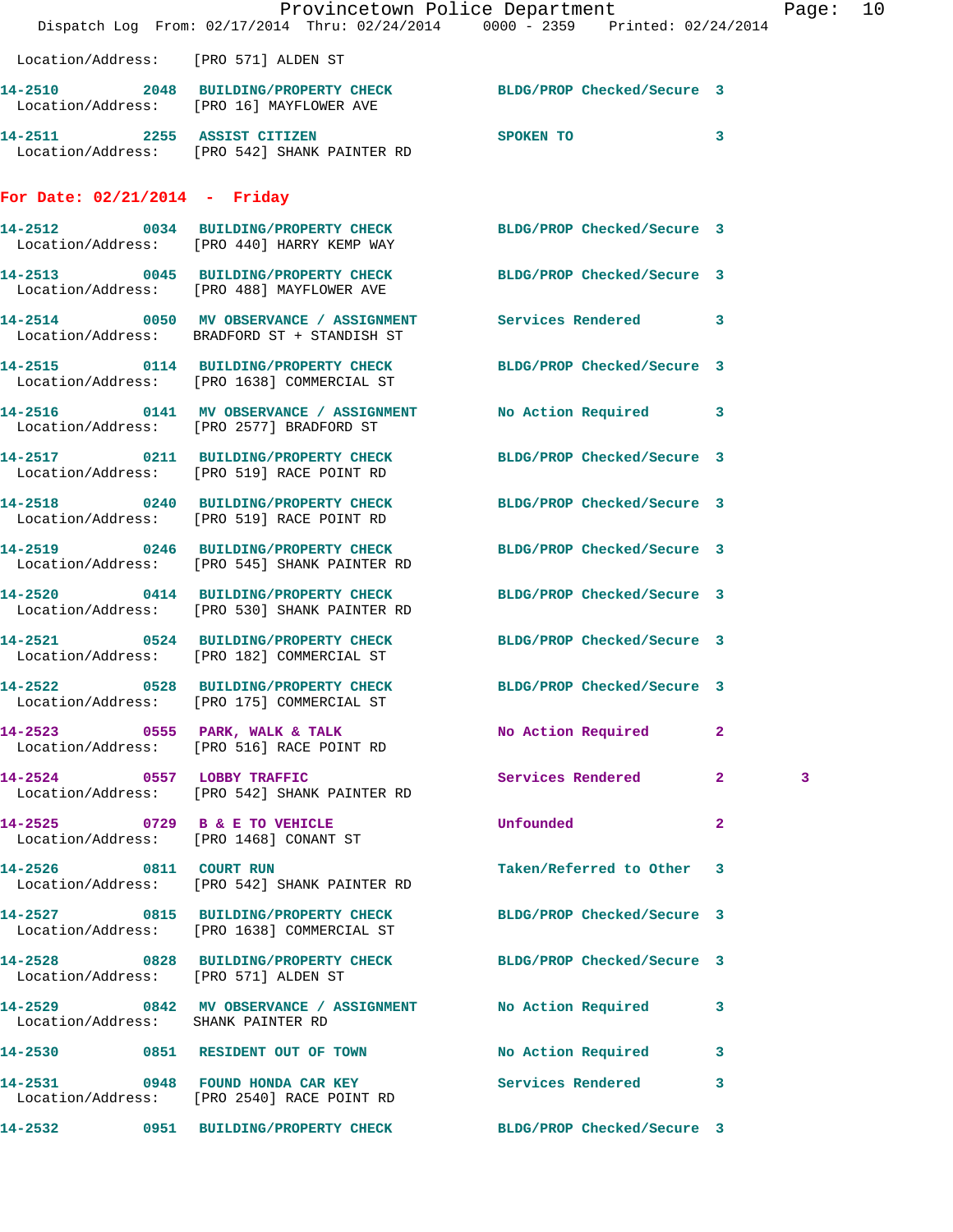|                                                              | Provincetown Police Department The Page: 11<br>Dispatch Log From: 02/17/2014 Thru: 02/24/2014 0000 - 2359 Printed: 02/24/2014 |                                                                                                                                                                                                                                |              |
|--------------------------------------------------------------|-------------------------------------------------------------------------------------------------------------------------------|--------------------------------------------------------------------------------------------------------------------------------------------------------------------------------------------------------------------------------|--------------|
|                                                              | Location/Address: [PRO 3318] CEMETERY RD                                                                                      |                                                                                                                                                                                                                                |              |
| 14-2533 0955 WOUNDED FOX<br>Location/Address: OLD COLONY WAY |                                                                                                                               | <b>GONE ON ARRIVAL 2</b>                                                                                                                                                                                                       |              |
|                                                              | 14-2534 1017 BUILDING/PROPERTY CHECK BLDG/PROP Checked/Secure 3<br>Location/Address: [PRO 444] HIGH POLE HILL                 |                                                                                                                                                                                                                                |              |
|                                                              | 14-2535 1019 CONSTRUCTION COMPLAINT SPOKEN TO<br>Location/Address: [PRO 1010] NELSON AVE                                      |                                                                                                                                                                                                                                | 3            |
|                                                              | 14-2536 1025 BUILDING/PROPERTY CHECK BLDG/PROP Checked/Secure 3<br>Location/Address: [PRO 447] JEROME SMITH RD                |                                                                                                                                                                                                                                |              |
| Location/Address: [PRO 2] ALDEN ST                           | 14-2537 1103 BUILDING/PROPERTY CHECK BLDG/PROP Checked/Secure 3                                                               |                                                                                                                                                                                                                                |              |
|                                                              | 14-2538 1148 TTY TEST CALL<br>Location/Address: [PRO 542] SHANK PAINTER RD                                                    | Services Rendered 1                                                                                                                                                                                                            |              |
|                                                              | 14-2539 1218 BUILDING/PROPERTY CHECK BY LAW VIOLATION 3<br>Location/Address: [PRO 16] BRADFORD ST                             |                                                                                                                                                                                                                                |              |
|                                                              | 14-2540 1230 MV OBSERVANCE / ASSIGNMENT No Action Required 3<br>Location/Address: SHANK PAINTER RD + PROVINCE RD              |                                                                                                                                                                                                                                |              |
| 14-2541 1250 PET PANTRY                                      | Location/Address: [PRO 537] SHANK PAINTER RD                                                                                  | Services Rendered 3                                                                                                                                                                                                            |              |
|                                                              | 14-2542 1303 SCAM COMPLAINT<br>Location/Address: [PRO 2038] CENTER ST                                                         | SPOKEN TO THE SPOKEN OF THE SPOKEN OF THE SPOKEN OF THE SPOKEN OF THE SPOKEN OF THE SPOKEN OF THE SPOKEN OF THE SPOKEN OF THE SPOKEN OF THE SPOKEN OF THE SPOKEN OF THE SPOKEN OF THE SPOKEN OF THE SPOKEN OF THE SPOKEN OF TH | 3            |
|                                                              | 14-2543 1326 BUILDING/PROPERTY CHECK BLDG/PROP Checked/Secure 3<br>Location/Address: [PRO 2500] COMMERCIAL ST                 |                                                                                                                                                                                                                                |              |
|                                                              | 14-2544 1336 MV OBSERVANCE / ASSIGNMENT<br>Location/Address: BRADFORD ST + HOWLAND ST                                         | No Action Required 3                                                                                                                                                                                                           |              |
|                                                              | 14-2545 1342 BUILDING/PROPERTY CHECK BLDG/PROP Checked/Secure 3<br>Location/Address: [PRO 519] RACE POINT RD                  |                                                                                                                                                                                                                                |              |
|                                                              | 14-2546 1350 VERBAL PLATE/REGISTRATION VERBAL WARNING<br>Location/Address: BRADFORD ST + KENDALL LN                           |                                                                                                                                                                                                                                | 3            |
| Location/Address: [PRO 3287] ROUTE 6                         | 14-2547 1426 BUILDING/PROPERTY CHECK BLDG/PROP Checked/Secure 3                                                               |                                                                                                                                                                                                                                |              |
|                                                              | 14-2548 1439 RACCOON IN TRAP<br>Location/Address: [PRO 752] BRADFORD ST                                                       | Services Rendered                                                                                                                                                                                                              | $\mathbf{2}$ |
| Location/Address: [TRU] ROUTE 6A                             | 14-2549 1520 ASSIST AGENCY / MUTUAL AID Services Rendered 3                                                                   |                                                                                                                                                                                                                                |              |
|                                                              | 14-2550 1530 MEDICAL EMERGENCY<br>Location/Address: [PRO 1583] MONTELLO ST                                                    | Transported to Hospital 1                                                                                                                                                                                                      |              |
| Location/Address: [PRO 3222] ALDEN ST                        | 14-2552 1557 MEDICAL EMERGENCY/DOT Transported to Hospital 1                                                                  |                                                                                                                                                                                                                                |              |
|                                                              | 14-2553 1605 MUTUAL AID<br>Location/Address: [PRO 1892] SHANK PAINTER RD                                                      | Services Rendered                                                                                                                                                                                                              | 3            |
|                                                              | 14-2554 1612 MV OBSERVANCE / ASSIGNMENT NO Action Required 3<br>Location/Address: [PRO 58] BRADFORD ST                        |                                                                                                                                                                                                                                |              |
|                                                              | 14-2555 1614 PARKING COMPLAINT / GENERAL GONE ON ARRIVAL 3<br>Location/Address: [PRO 246] COMMERCIAL ST                       |                                                                                                                                                                                                                                |              |
|                                                              | 14-2556 1629 BUILDING/PROPERTY CHECK BLDG/PROP Checked/Secure 3<br>Location/Address: [PRO 2206] COMMERCIAL ST                 |                                                                                                                                                                                                                                |              |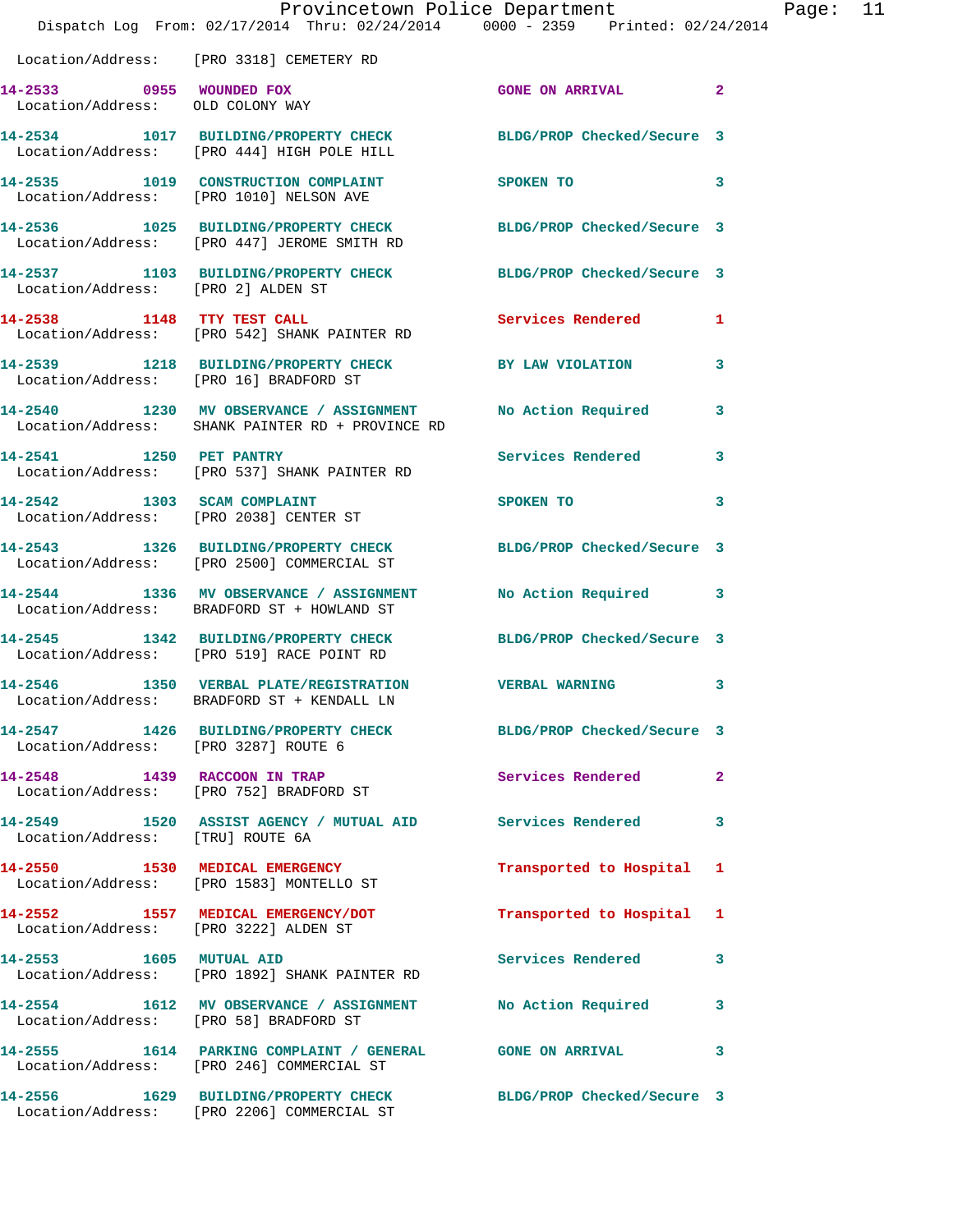|                                   |                                                                                                                 | Provincetown Police Department |  |   | Page |
|-----------------------------------|-----------------------------------------------------------------------------------------------------------------|--------------------------------|--|---|------|
|                                   | Dispatch Log From: 02/17/2014 Thru: 02/24/2014 0000 - 2359 Printed: 02/24/2014                                  |                                |  |   |      |
|                                   | 14-2557 1714 BUILDING/PROPERTY CHECK BLDG/PROP Checked/Secure 3<br>Location/Address: [PRO 564] BAYBERRY AVE     |                                |  |   |      |
|                                   | 14-2558 1717 BUILDING/PROPERTY CHECK BLDG/PROP Checked/Secure 3<br>Location/Address: [PRO 526] RYDER ST EXT     |                                |  |   |      |
|                                   | 14-2559 1835 BUILDING/PROPERTY CHECK BLDG/PROP Checked/Secure 3<br>Location/Address: [PRO 3259] MACMILLAN WHARF |                                |  |   |      |
|                                   | 14-2560 1955 REASSURANCE CHECK Services Rendered 3<br>Location/Address: [PRO 1141] WEBSTER PL                   |                                |  |   |      |
|                                   | 14-2561 2058 BUILDING/PROPERTY CHECK BLDG/PROP Checked/Secure 3<br>Location/Address: [PRO 571] ALDEN ST         |                                |  |   |      |
|                                   | 14-2562 2100 BUILDING/PROPERTY CHECK BLDG/PROP Checked/Secure 3<br>Location/Address: [PRO 595] BRADFORD ST      |                                |  |   |      |
|                                   | 14-2563 2127 MV STOP 2008 2009 2009 2127 MW STOP<br>Location/Address: BRADFORD ST + SHANK PAINTER RD            |                                |  | 3 |      |
|                                   | 14-2564 2351 BUILDING/PROPERTY CHECK BLDG/PROP Checked/Secure 3<br>Location/Address: [PRO 2543] MACMILLAN WHARF |                                |  |   |      |
| For Date: $02/22/2014$ - Saturday |                                                                                                                 |                                |  |   |      |
|                                   | 14-2565 0036 BUILDING/PROPERTY CHECK BLDG/PROP Checked/Secure 3<br>Location/Address: [PRO 3430] COMMERCIAL ST   |                                |  |   |      |
| 14-2566 0103 LOBBY TRAFFIC        |                                                                                                                 | Services Rendered 2            |  |   | 12   |

 Location/Address: [PRO 542] SHANK PAINTER RD **14-2567 0143 BUILDING/PROPERTY CHECK BLDG/PROP Checked/Secure 3**  Location/Address: [PRO 440] HARRY KEMP WAY

**14-2568 0215 BUILDING/PROPERTY CHECK BLDG/PROP Checked/Secure 3**  Location/Address: [PRO 3317] CEMETERY RD

**14-2569 0302 ALARM - GENERAL BLD/PROP CHECKED UNSECUR 1**  Location/Address: [PRO 2774] NELSON AVE

**14-2570 0325 BUILDING/PROPERTY CHECK BLDG/PROP Checked/Secure 3**  Location/Address: [PRO 488] MAYFLOWER AVE

**14-2571 0747 BUILDING/PROPERTY CHECK BLDG/PROP Checked/Secure 3**  Location/Address: [PRO 2500] COMMERCIAL ST

**14-2572 0810 BUILDING/PROPERTY CHECK BLDG/PROP Checked/Secure 3**  Location/Address: [PRO 447] JEROME SMITH RD

**14-2573 0816 MV OBSERVANCE / ASSIGNMENT Services Rendered 3**  Location/Address: RYDER ST + BRADFORD ST

**14-2574 0819 BUILDING/PROPERTY CHECK BLDG/PROP Checked/Secure 3**  Location/Address: [PRO 1638] COMMERCIAL ST

**14-2575 0821 BUILDING/PROPERTY CHECK BLDG/PROP Checked/Secure 3**  Location/Address: [PRO 1646] WINSLOW ST

**14-2577 0823 LOOSE DOG Could Not Locate 2**  Location/Address: [PRO 2521] ROUTE 6

Location/Address: CONWELL ST

**14-2576 0839 SERVE WARRANT Could Not Locate 3** 

14-2578 0907 PARK, WALK & TALK **Services Rendered** 2 Location/Address: [PRO 3296] SHANK PAINTER RD

**14-2579 0912 PARK, WALK & TALK Services Rendered 2**  Location/Address: [PRO 210] COMMERCIAL ST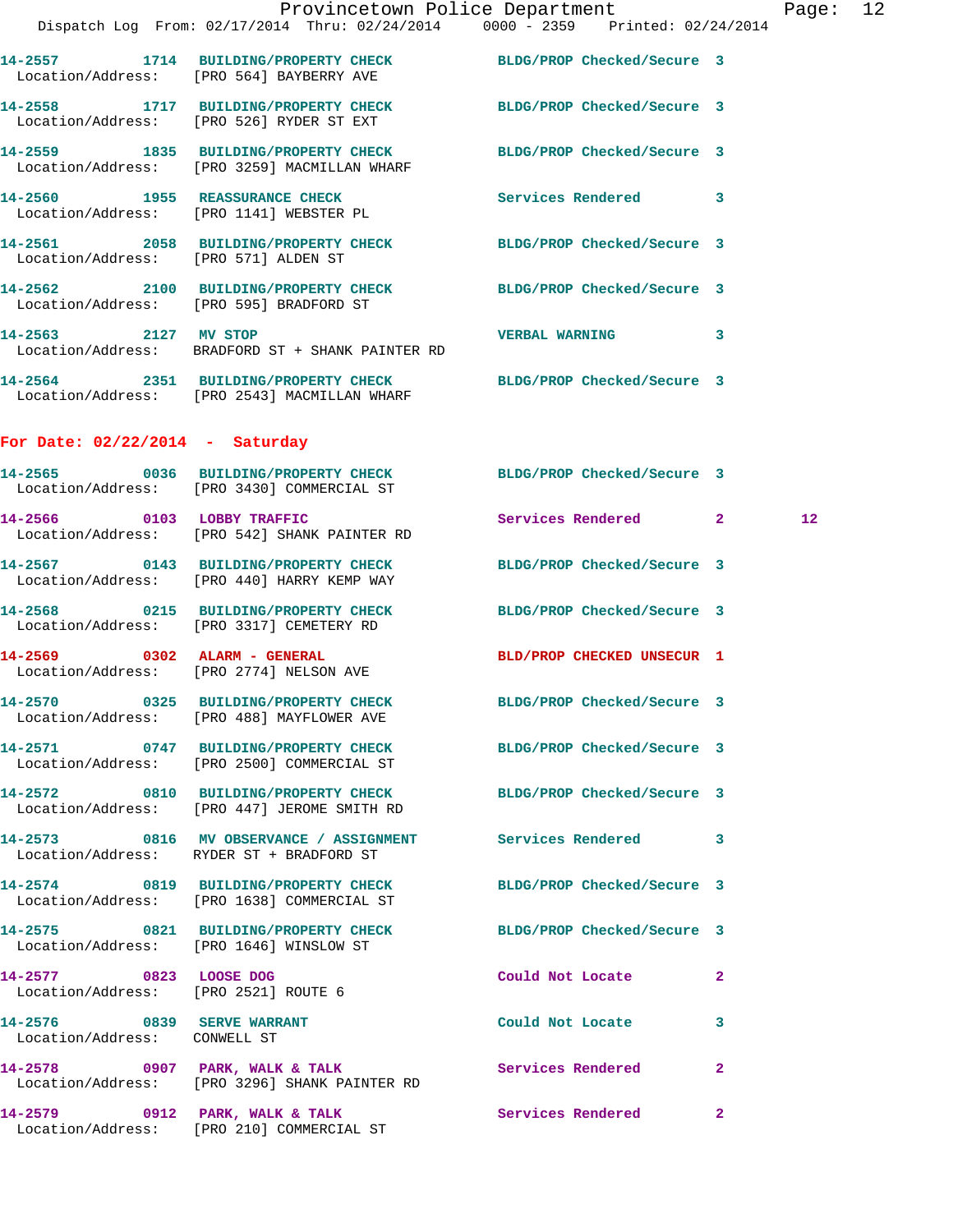| 14-2580 0920 COMPLAINT                                                 | Location/Address: [PRO 3737] BRADFORD ST                                                             | SPOKEN TO                                           | 3              |
|------------------------------------------------------------------------|------------------------------------------------------------------------------------------------------|-----------------------------------------------------|----------------|
|                                                                        | 14-2581 0937 PARK, WALK & TALK<br>Location/Address: [PRO 526] RYDER ST EXT                           | Services Rendered                                   | $\mathbf{2}$   |
| Location/Address: ROUTE 6                                              | 14-2582 0938 MV OBSERVANCE / ASSIGNMENT Services Rendered                                            |                                                     | 3              |
| 14-2583 0955 MV STOP                                                   | Location/Address: CONWELL ST + ROUTE 6                                                               | <b>VERBAL WARNING</b>                               | 3              |
| 14-2584 1026 MV STOP                                                   | Location/Address: [PRO 536] SHANK PAINTER RD                                                         | <b>VERBAL WARNING</b><br>$\overline{\phantom{a}}$ 3 |                |
| Location/Address: [PRO 571] ALDEN ST                                   | 14-2585 1040 BUILDING/PROPERTY CHECK                                                                 | BLDG/PROP Checked/Secure 3                          |                |
|                                                                        | 14-2586 1041 BUILDING/PROPERTY CHECK<br>Location/Address: [PRO 379] COMMERCIAL ST                    | BLDG/PROP Checked/Secure 3                          |                |
|                                                                        | 14-2587 1050 BUILDING/PROPERTY CHECK<br>Location/Address: [PRO 2483] COMMERCIAL ST                   | BLDG/PROP Checked/Secure 3                          |                |
| Location/Address: [PRO 1468] CONANT ST                                 | 14-2588 1100 BUILDING/PROPERTY CHECK                                                                 | BLDG/PROP Checked/Secure 3                          |                |
|                                                                        | 14-2589 1124 PARK, WALK & TALK<br>Location/Address: [PRO 259] COMMERCIAL ST                          | Services Rendered                                   | $\overline{2}$ |
| Location/Address: SHANK PAINTER RD                                     | 14-2590 1129 MV OBSERVANCE / ASSIGNMENT No Action Required                                           |                                                     | 3              |
|                                                                        | 14-2591 1250 LOCKBOX REMOVAL<br>Location/Address: [PRO 999] MONTELLO ST                              | Services Rendered                                   | 3              |
| Location/Address: [PRO 2513] ROUTE 6                                   | 14-2592 1253 MV OBSERVANCE / ASSIGNMENT Services Rendered                                            |                                                     | 3              |
| 14-2593 1256 LOCKBOX REMOVAL                                           | Location/Address: [PRO 1237] MILLER HILL RD                                                          | Services Rendered 3                                 |                |
|                                                                        | 14-2594 1310 PARK, WALK & TALK<br>Location/Address: [PRO 175] COMMERCIAL ST                          | Services Rendered                                   | $\mathbf{2}$   |
| 14-2595 1317 MV STOP<br>Location/Address: [PRO 2521] ROUTE 6           |                                                                                                      | Citation/Warning Issued 3                           |                |
|                                                                        | 14-2596 1333 MV OBSERVANCE / ASSIGNMENT Services Rendered<br>Location: ROUTE 6 I/B HOWLAND-SNAIL     |                                                     | 3              |
| 14-2597 1342 MV STOP/NO ACTION<br>Location/Address: [PRO 2479] ROUTE 6 |                                                                                                      | No Action Required                                  | 3              |
|                                                                        | 14-2598 1406 BUILDING/PROPERTY CHECK<br>Location/Address: [PRO 519] RACE POINT RD                    | BLDG/PROP Checked/Secure 3                          |                |
|                                                                        | 14-2599 1541 BUILDING/PROPERTY CHECK<br>Location/Address: [PRO 3430] COMMERCIAL ST                   | BLDG/PROP Checked/Secure 3                          |                |
| Location/Address: [PRO 2] ALDEN ST                                     | 14-2600 1553 BUILDING/PROPERTY CHECK                                                                 | BLDG/PROP Checked/Secure 3                          |                |
|                                                                        | 14-2601 1607 FOUND BEAGLE/RETURNED Services Rendered<br>Location/Address: [PRO 542] SHANK PAINTER RD |                                                     | $\mathbf{2}$   |
|                                                                        | 14-2602 1627 PARK, WALK & TALK<br>Location/Address: [PRO 182] COMMERCIAL ST                          | No Action Required                                  | $\mathbf{2}$   |
| $14-2603$ $1637$ STAFF IN SCHOOL                                       |                                                                                                      | Services Rendered 3                                 |                |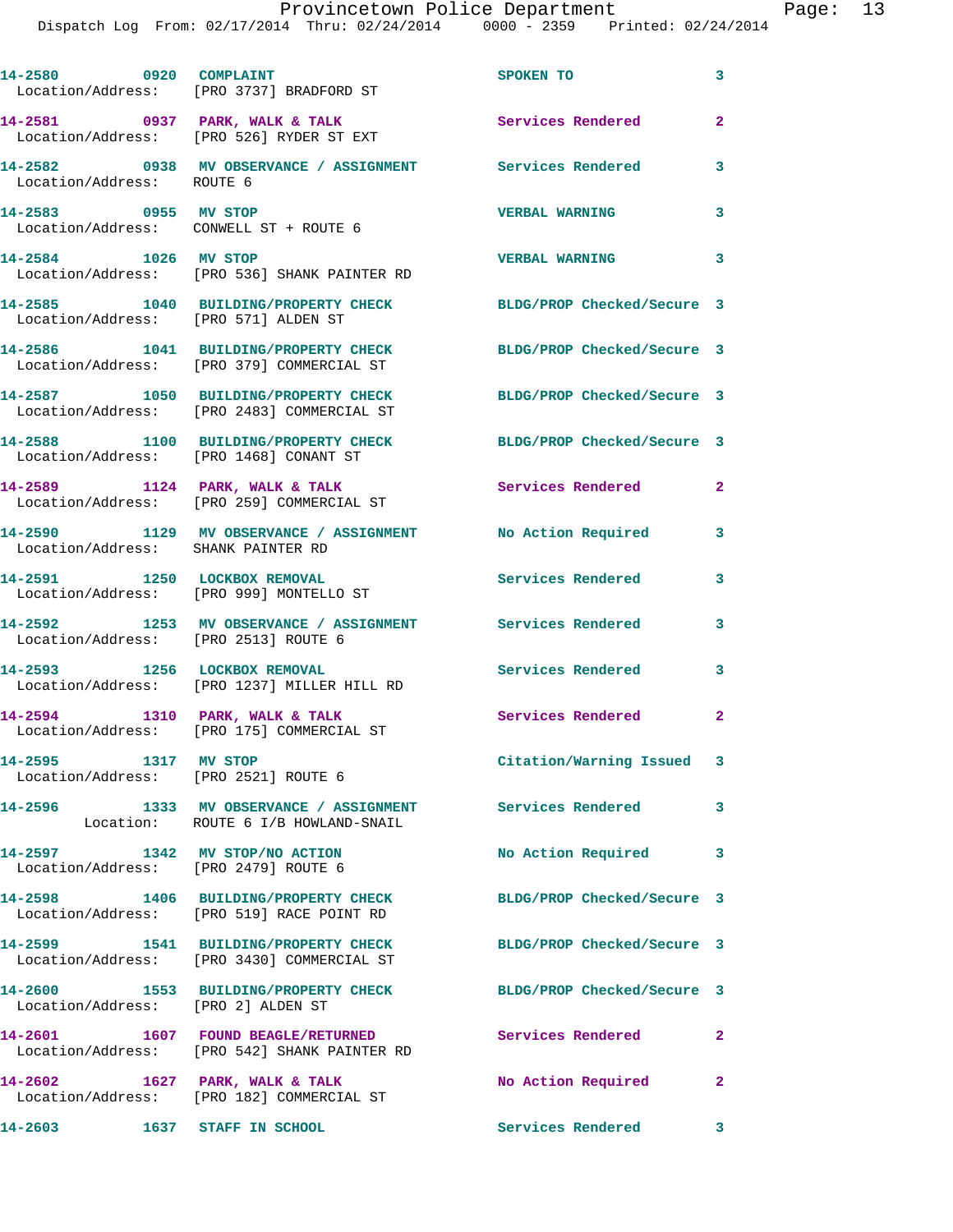|                                        | 14-2604 1801 MV OBSERVANCE / ASSIGNMENT No Action Required 3<br>Location/Address: [PRO 2784] SHANK PAINTER RD   |                            |                |
|----------------------------------------|-----------------------------------------------------------------------------------------------------------------|----------------------------|----------------|
| Location/Address: [PRO 16] BRADFORD ST | 14-2605 1812 BUILDING/PROPERTY CHECK BLDG/PROP Checked/Secure 3                                                 |                            |                |
|                                        | 14-2606 1910 MV OBSERVANCE / ASSIGNMENT Services Rendered 3<br>Location: [PRO 3672] TOWN LINE                   |                            |                |
|                                        | 14-2607 2007 BUILDING/PROPERTY CHECK BLDG/PROP Checked/Secure 3<br>Location/Address: [PRO 3259] MACMILLAN WHARF |                            |                |
|                                        | 14-2608 2120 BUILDING/PROPERTY CHECK<br>Location/Address: [PRO 2540] RACE POINT RD                              | BLDG/PROP Checked/Secure 3 |                |
|                                        | 14-2609 2156 BAR CHECK<br>Location/Address: [PRO 399] COMMERCIAL ST                                             | LICENSING/NO ACTION        | $\overline{2}$ |
|                                        | 14-2610 2157 PROB CAUSE FOR ARREST<br>Location/Address: [PRO 542] SHANK PAINTER RD                              | <b>Services Rendered</b>   | $\mathbf{3}$   |
| 14-2611 2203 BAR CHECK                 | Location/Address: [PRO 2737] COMMERCIAL ST                                                                      | No Action Required         | $\overline{2}$ |
|                                        | Location/Address: [PRO 1778] SHANK PAINTER RD                                                                   |                            |                |
|                                        |                                                                                                                 |                            |                |

Location/Address: [PRO 519] RACE POINT RD

**14-2613 2326 BUILDING/PROPERTY CHECK BLDG/PROP Checked/Secure 3** 

## **For Date: 02/23/2014 - Sunday**

|                                                                   | 14-2614 0000 MV OBSERVANCE / ASSIGNMENT Services Rendered<br>Location/Address: [PRO 2577] BRADFORD ST |                            | 3              |
|-------------------------------------------------------------------|-------------------------------------------------------------------------------------------------------|----------------------------|----------------|
| 14-2615 0002 PARK, WALK & TALK<br>Location/Address: COMMERCIAL ST |                                                                                                       | Services Rendered          | $\overline{2}$ |
| 14-2616 0038 911 TEST CALL                                        | Location/Address: [PRO 542] SHANK PAINTER RD                                                          | Services Rendered          | $\mathbf{1}$   |
| 14-2617 0042 BAR CHECK                                            | Location/Address: [PRO 399] COMMERCIAL ST                                                             | Services Rendered          | $\overline{2}$ |
| 14-2618 0042 BAR CHECK                                            | Location/Address: [PRO 3443] COMMERCIAL ST                                                            | Services Rendered          | $\overline{2}$ |
|                                                                   | Location/Address: [PRO 338] SHANK PAINTER RD                                                          | BLDG/PROP Checked/Secure 3 |                |
| Location/Address: [PRO 94] BRADFORD ST                            | 14-2620  0105 MV OBSERVANCE / ASSIGNMENT Services Rendered                                            |                            | $\mathbf{3}$   |
| Location/Address: [PRO 521] ROUTE 6                               | 14-2621 0208 BUILDING/PROPERTY CHECK Services Rendered                                                |                            | $\mathbf{3}$   |
|                                                                   | 14-2622 0215 BUILDING/PROPERTY CHECK<br>Location/Address: [PRO 3609] COMMERCIAL ST                    | BLDG/PROP Checked/Secure 3 |                |
| Location/Address:                                                 | 14-2623 0235 BUILDING/PROPERTY CHECK<br>[PRO 16] MAYFLOWER AVE                                        | BLDG/PROP Checked/Secure 3 |                |
|                                                                   | 14-2624 0239 BUILDING/PROPERTY CHECK<br>Location/Address: [PRO 488] MAYFLOWER AVE                     | BLDG/PROP Checked/Secure 3 |                |
| Location/Address: [PRO 1468] CONANT ST                            | 14-2625 0309 BUILDING/PROPERTY CHECK                                                                  | BLDG/PROP Checked/Secure 3 |                |
|                                                                   | 14-2626 0344 BUILDING/PROPERTY CHECK                                                                  | BLDG/PROP Checked/Secure 3 |                |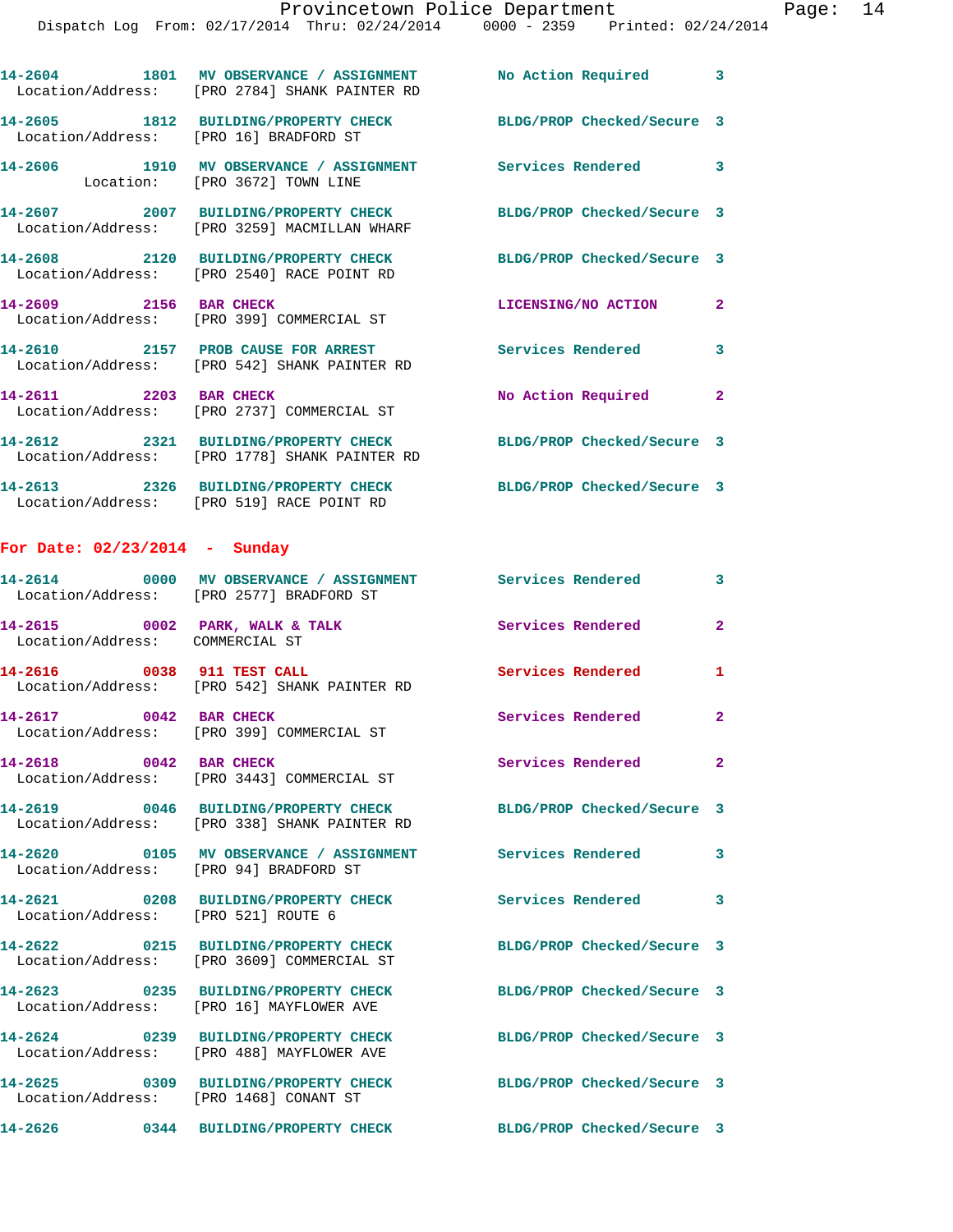|                                       | Dispatch Log From: 02/17/2014 Thru: 02/24/2014 0000 - 2359 Printed: 02/24/2014                                  | Provincetown Police Department Fage: 15 |              |    |  |
|---------------------------------------|-----------------------------------------------------------------------------------------------------------------|-----------------------------------------|--------------|----|--|
| Location/Address: [PRO 2] ALDEN ST    |                                                                                                                 |                                         |              |    |  |
|                                       | 14-2627 0431 BUILDING/PROPERTY CHECK BLDG/PROP Checked/Secure 3<br>Location/Address: [PRO 379] COMMERCIAL ST    |                                         |              |    |  |
|                                       | 14-2628 0511 BUILDING/PROPERTY CHECK Services Rendered 3<br>Location/Address: [PRO 75] CAPTAIN BERTIE RD        |                                         |              |    |  |
|                                       | 14-2629 0514 LOBBY TRAFFIC<br>Location/Address: [PRO 542] SHANK PAINTER RD                                      | Services Rendered 2                     |              | 10 |  |
|                                       | 14-2630 0601 MV OBSERVANCE / ASSIGNMENT Services Rendered 3<br>Location/Address: [PRO 3338] SHANK PAINTER RD    |                                         |              |    |  |
|                                       | 14-2631 0738 BUILDING/PROPERTY CHECK BLDG/PROP Checked/Secure 3<br>Location/Address: [PRO 2500] COMMERCIAL ST   |                                         |              |    |  |
| Location/Address: [PRO 2513] ROUTE 6  | 14-2632 0754 MV OBSERVANCE / ASSIGNMENT Services Rendered 3                                                     |                                         |              |    |  |
|                                       | 14-2633 0755 BUILDING/PROPERTY CHECK BLDG/PROP Checked/Secure 3<br>Location/Address: [PRO 444] HIGH POLE HILL   |                                         |              |    |  |
|                                       | 14-2634 0812 BUILDING/PROPERTY CHECK BLDG/PROP Checked/Secure 3<br>Location/Address: [PRO 519] RACE POINT RD    |                                         |              |    |  |
| 14-2635 0815 MV STOP                  | Location/Address: [PRO 2043] BRADFORD ST                                                                        | VERBAL WARNING 3                        |              |    |  |
| Location/Address: [PRO 3222] ALDEN ST | 14-2636 0824 BACK PAIN/TRANSPORT                                                                                | Transported to Hospital 1               |              |    |  |
|                                       | 14-2638 0845 MV OBSERVANCE / ASSIGNMENT Services Rendered 3<br>Location/Address: BRADFORD ST + RYDER ST         |                                         |              |    |  |
|                                       | 14-2639 0849 ALTERED LOC/TRANSPORT<br>Location/Address: [PRO 1113] STANDISH ST                                  | Transported to Hospital 1               |              |    |  |
|                                       | 14-2640 0902 MV OBSERVANCE / ASSIGNMENT Services Rendered<br>Location/Address: [PRO 3430] COMMERCIAL ST         |                                         | $\mathbf{3}$ |    |  |
|                                       | 14-2641 0905 MV OBSERVANCE / ASSIGNMENT Services Rendered<br>Location/Address: [PRO 2952] SHANK PAINTER RD      |                                         | 3            |    |  |
| Location/Address: BRADFORD ST         | 14-2642 0955 MV OBSERVANCE / ASSIGNMENT Citation/Warning Issued 3                                               |                                         |              |    |  |
| Location/Address: [PRO 2513] ROUTE 6  | 14-2643 1004 MV OBSERVANCE / ASSIGNMENT Services Rendered 3                                                     |                                         |              |    |  |
|                                       | 14-2644 1006 VERBAL SPEED<br>Location/Address: KENDALL LN + BRADFORD ST                                         | VERBAL WARNING 3                        |              |    |  |
|                                       | 14-2645 1015 OPEN GATE<br>Location/Address: [PRO 569] WINSLOW ST                                                | BLDG/PROP Checked/Secure 3              |              |    |  |
|                                       | 14-2646 1020 PARK, WALK & TALK 1988 Services Rendered 2<br>Location/Address: [PRO 2304] COMMERCIAL ST           |                                         |              |    |  |
| Location/Address: [PRO 2513] ROUTE 6  | 14-2647 1030 MV STOP                                                                                            | <b>VERBAL WARNING</b>                   | 3            |    |  |
|                                       | 14-2648 1045 MV OBSERVANCE / ASSIGNMENT Services Rendered 3<br>Location/Address: [PRO 2818] CONWELL ST          |                                         |              |    |  |
|                                       | 14-2649 1048 BUILDING/PROPERTY CHECK BLDG/PROP Checked/Secure 3<br>Location/Address: [PRO 530] SHANK PAINTER RD |                                         |              |    |  |
| 14-2650 1053 MV STOP                  | Location/Address: [PRO 2513] ROUTE 6                                                                            | <b>VERBAL WARNING</b>                   | 3            |    |  |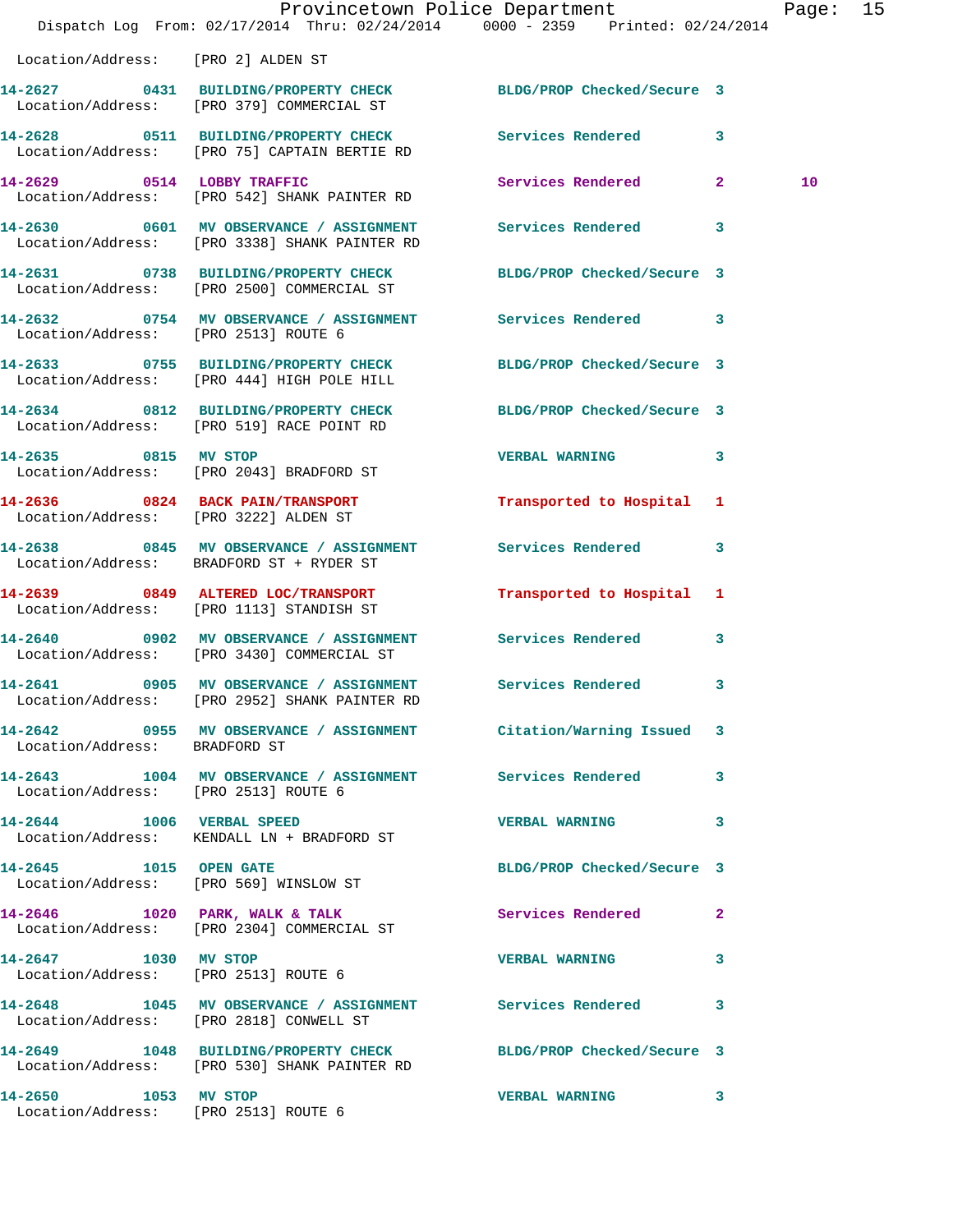| Provincetown Police Department |         |  |      | Page:                                          | 16 |                       |                                     |  |  |
|--------------------------------|---------|--|------|------------------------------------------------|----|-----------------------|-------------------------------------|--|--|
|                                |         |  |      | Dispatch Log From: 02/17/2014 Thru: 02/24/2014 |    |                       | $0000 - 2359$ Printed: $02/24/2014$ |  |  |
|                                |         |  |      |                                                |    |                       |                                     |  |  |
|                                | 14-2651 |  | 1100 | MV STOP                                        |    | <b>VERBAL WARNING</b> |                                     |  |  |

 Location/Address: [PRO 3260] BRADFORD ST EXT **14-2652 1149 TREE HAZARD Services Rendered 2** 

 Location/Address: HOWLAND ST + HARRY KEMP WAY **14-2653 1223 BUILDING/PROPERTY CHECK BLDG/PROP Checked/Secure 3**  Location/Address: [PRO 526] RYDER ST EXT

**14-2654 1227 BUILDING/PROPERTY CHECK BLDG/PROP Checked/Secure 3**  Location/Address: [PRO 521] ROUTE 6

**14-2655 1245 STOP SIGN DOWN Taken/Referred to Other 3**  Location/Address: [PRO 519] RACE POINT RD **14-2656 1249 LOST CAMERA Services Rendered 3**  Location/Address: [PRO 542] SHANK PAINTER RD

**14-2657 1302 WOUNDED FOX Services Rendered 2**  Location/Address: [PRO 415] CONWELL ST

**14-2658 1401 BUILDING/PROPERTY CHECK BLDG/PROP Checked/Secure 3**  Location/Address: [PRO 519] RACE POINT RD

**14-2660 1445 POT HOLE Taken/Referred to Other 2**  Location/Address: [PRO 437] FREEMAN ST

Location/Address: [PRO 569] WINSLOW ST

**14-2662 1603 BUILDING/PROPERTY CHECK BLDG/PROP Checked/Secure 3**  Location/Address: [PRO 444] HIGH POLE HILL

**14-2663 1637 BUILDING/PROPERTY CHECK BLDG/PROP Checked/Secure 3**  Location/Address: [PRO 530] SHANK PAINTER RD

**14-2664 1707 BUILDING/PROPERTY CHECK BLDG/PROP Checked/Secure 3**  Location/Address: [PRO 488] MAYFLOWER AVE

**14-2665 1724 MV OBSERVANCE / ASSIGNMENT Services Rendered 3**  Location/Address: [PRO 2577] BRADFORD ST

Location/Address: BRADFORD ST + RYDER ST

**14-2667 1748 MV OBSERVANCE / ASSIGNMENT BLDG/PROP Checked/Secure 3**  Location/Address: [PRO 2521] ROUTE 6

Location/Address: [PRO 447] JEROME SMITH RD

14-2669 1832 PARK, WALK & TALK **Services Rendered** 2 Location/Address: [PRO 3222] ALDEN ST

**14-2676 1832 TTY TEST CALL Services Rendered 1**  Location/Address: [PRO 542] SHANK PAINTER RD

**14-2670 1834 BUILDING/PROPERTY CHECK BLDG/PROP Checked/Secure 3**  Location/Address: [PRO 554] TREMONT ST

**14-2671 1850 SECURITY DEPOSIT COMPLAINT Services Rendered 2**  Location/Address: [PRO 246] COMMERCIAL ST

**14-2672 1927 BAR CHECK Services Rendered 2**  Location/Address: [PRO 356] COMMERCIAL ST

**14-2673 2000 BUILDING/PROPERTY CHECK BLDG/PROP Checked/Secure 3**  Location/Address: [PRO 3712] RYDER ST EXT

**14-2674 2010 BUILDING/PROPERTY CHECK BLDG/PROP Checked/Secure 3**  Location/Address: [PRO 2499] RACE POINT RD

**14-2661 1520 AT THE SCHOOL Services Rendered 3** 

**14-2666 1745 MV STOP VERBAL WARNING 3** 

**14-2668 1827 BUILDING/PROPERTY CHECK BLDG/PROP Checked/Secure 3**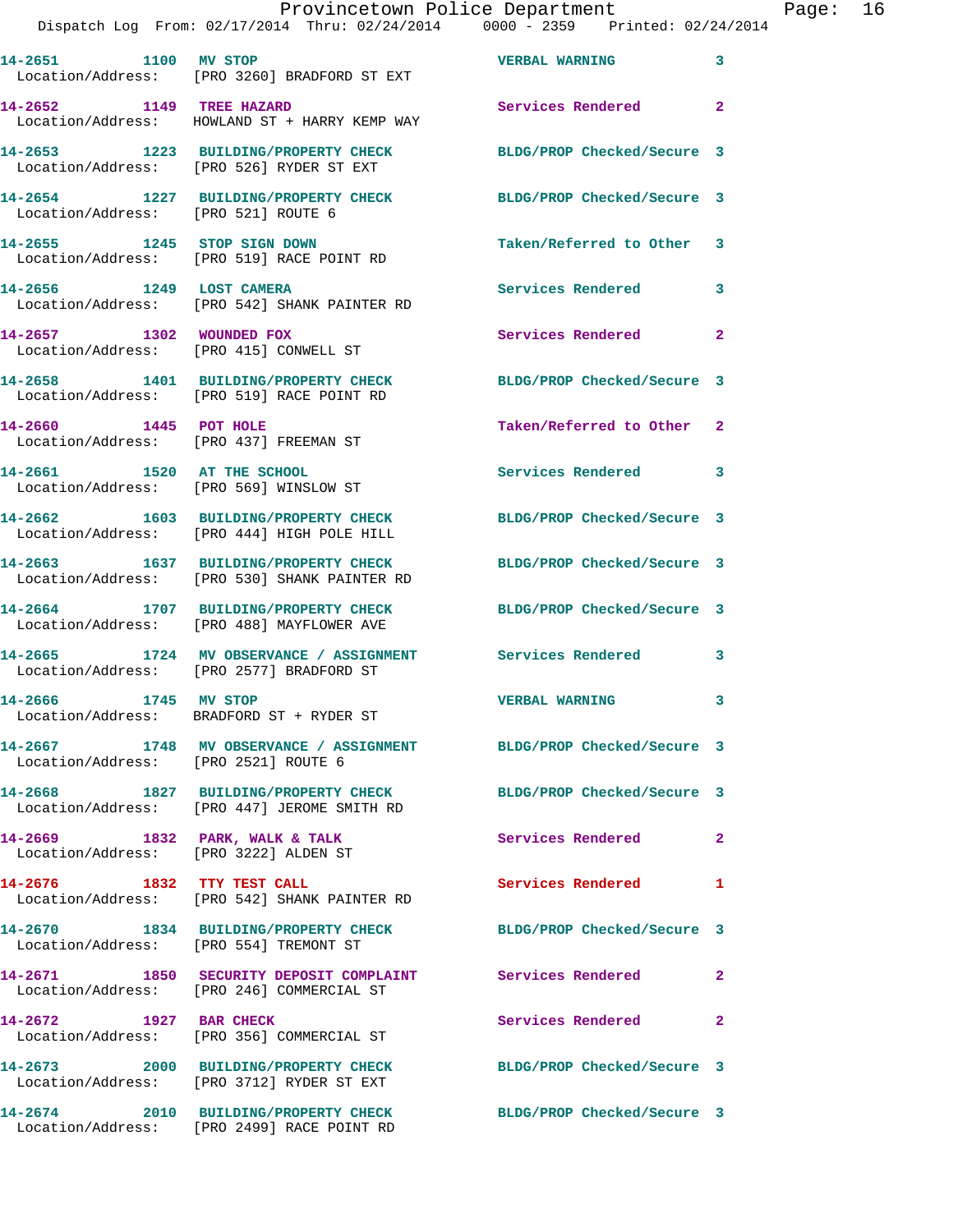|                                        | 14-2675 2011 MEDICAL EMERGENCY<br>Location/Address: [PRO 1113] STANDISH ST                                      | Transported to Hospital 1  |              |
|----------------------------------------|-----------------------------------------------------------------------------------------------------------------|----------------------------|--------------|
| Location/Address: [PRO 2] ALDEN ST     | 14-2678 2054 BUILDING/PROPERTY CHECK                                                                            | BLDG/PROP Checked/Secure 3 |              |
|                                        | 14-2679 2116 BUILDING/PROPERTY CHECK<br>Location/Address: [PRO 519] RACE POINT RD                               | BLDG/PROP Checked/Secure 3 |              |
| 14-2680 2202 MV STOP                   | Location/Address: JEROME SMITH RD + SHANK PAINTER RD                                                            | No Action Required 3       |              |
|                                        | 14-2681 2224 BUILDING/PROPERTY CHECK<br>Location/Address: [PRO 2542] COMMERCIAL ST                              | BLDG/PROP Checked/Secure 3 |              |
| 14-2682 2253 CELLULITIS                | Location/Address: [PRO 1561] CONANT ST                                                                          | Transported to Hospital 1  |              |
| Location/Address: [PRO 1468] CONANT ST | 14-2684 2353 BUILDING/PROPERTY CHECK                                                                            | BLDG/PROP Checked/Secure 3 |              |
| For Date: $02/24/2014$ - Monday        |                                                                                                                 |                            |              |
|                                        | 14-2685 0000 BUILDING/PROPERTY CHECK BLDG/PROP Checked/Secure 3<br>Location/Address: [PRO 530] SHANK PAINTER RD |                            |              |
|                                        | 14-2686 0038 MV OBSERVANCE / ASSIGNMENT<br>Location/Address: BRADFORD ST + RYDER ST                             | <b>Services Rendered</b>   | 3            |
| Location/Address: [PRO 571] ALDEN ST   | 14-2687 0040 BUILDING/PROPERTY CHECK                                                                            | Services Rendered          | 3            |
|                                        | Location/Address: [PRO 3231] BRADFORD ST                                                                        |                            | 3            |
| 14-2689 0048 MV STOP                   | Location/Address: [PRO 2420] BRADFORD ST                                                                        | <b>VERBAL WARNING</b>      | 3            |
|                                        | 14-2690 0054 MV OBSERVANCE / ASSIGNMENT<br>Location/Address: [PRO 3231] BRADFORD ST                             | Services Rendered          | 3            |
| 14-2691 0104 MV STOP                   | Location/Address: [PRO 3004] BRADFORD ST                                                                        | <b>VERBAL WARNING</b>      | 3            |
|                                        | 14-2692 0116 BUILDING/PROPERTY CHECK<br>Location/Address: [PRO 3430] COMMERCIAL ST                              | BLDG/PROP Checked/Secure 3 |              |
| Location/Address: [PRO 521] ROUTE 6    | 14-2693 0135 BUILDING/PROPERTY CHECK                                                                            | Services Rendered          | $\mathbf{3}$ |
|                                        | 14-2694 0136 LOBBY TRAFFIC<br>Location/Address: [PRO 542] SHANK PAINTER RD                                      | Services Rendered 2        |              |
|                                        | 14-2695 0201 BUILDING/PROPERTY CHECK<br>Location/Address: [PRO 1645] HARRY KEMP WAY                             | BLDG/PROP Checked/Secure 3 |              |
|                                        | 14-2696 0210 BUILDING/PROPERTY CHECK<br>Location/Address: [PRO 1638] COMMERCIAL ST                              | BLDG/PROP Checked/Secure 3 |              |
|                                        | 14-2697 0222 BUILDING/PROPERTY CHECK<br>Location/Address: [PRO 3259] MACMILLAN WHARF                            | BLDG/PROP Checked/Secure 3 |              |
|                                        | 14-2698 0240 BUILDING/PROPERTY CHECK<br>Location/Address: [PRO 338] SHANK PAINTER RD                            | BLD/PROP CHECKED UNSECUR 3 |              |
|                                        | 14-2699 0257 BUILDING/PROPERTY CHECK<br>Location/Address: [PRO 564] BAYBERRY AVE                                | Services Rendered 3        |              |
|                                        |                                                                                                                 | BLDG/PROP Checked/Secure 3 |              |
|                                        |                                                                                                                 |                            |              |